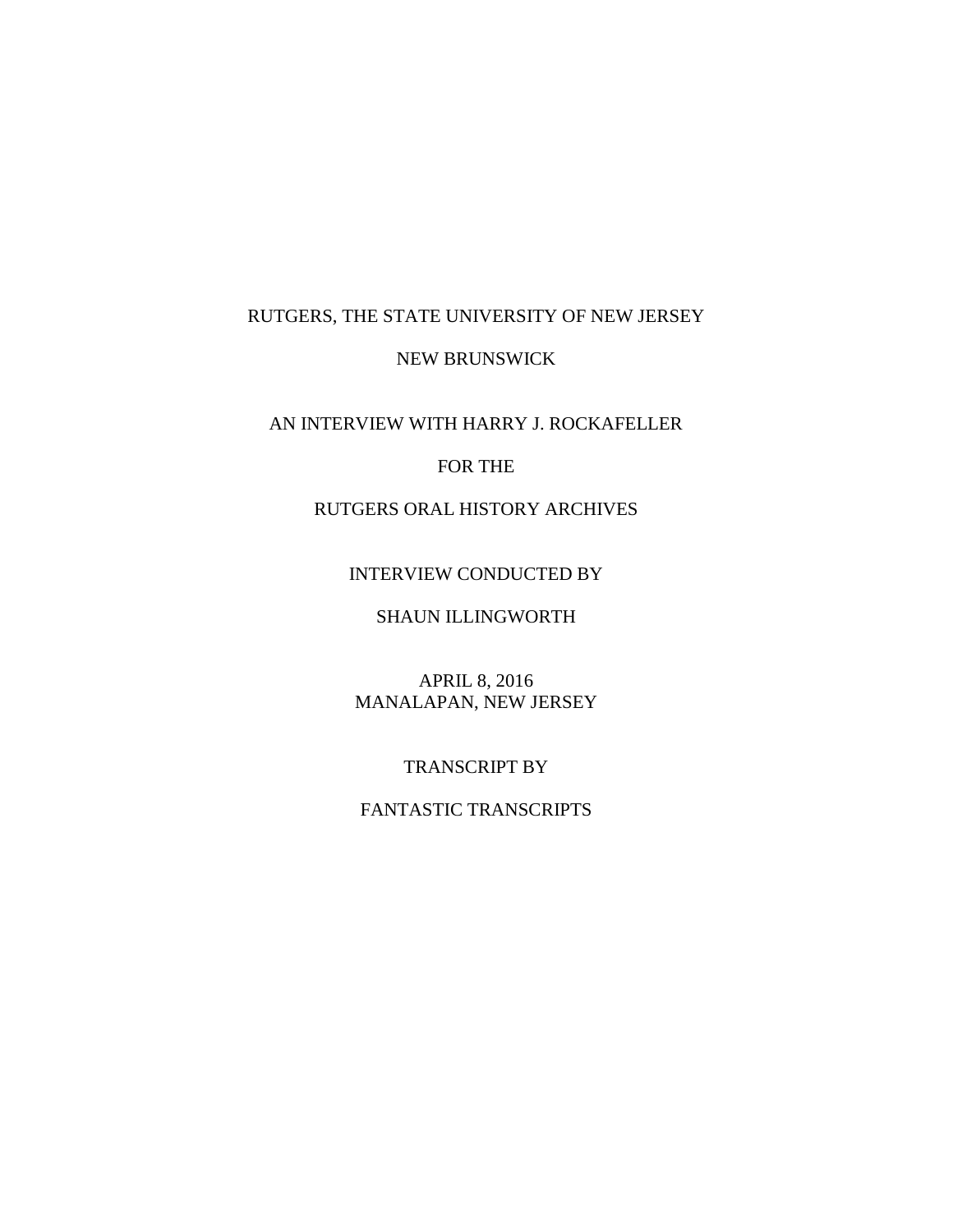Shaun Illingworth: This begins the second interview session with General Harry J. Rockafeller on April 8, 2016, in Manasquan, New Jersey, with Shaun Illingworth, and also in attendance is …

Charles Zukaukas: Dr. Charlie Zukaukas.

SI: Thank you both for having me here.

Harry J. Rockafeller: It's major general, not general. General is a four-star, the top of the line, okay.

SI: To begin, I wanted to ask about your days at Rutgers. Can you tell me how you were able to come to Rutgers in 1937?

HR: My uncle came here and said, "Harry, I'm going to get you a faculty scholarship and bring you to Rutgers." He just told me--that was it. There was no discussion [laughter] and I was glad. I had been to Rutgers with my brother. My brother had preceded me in all respects. He was the Alpha of Delta Chapter of Chi Phi, and then, he was out and out of my life after that, but that's the way we all seemed to congregate, Delta Chapter of Chi Phi.

SI: You said that your uncle was also in the Delta Chapter of Chi Phi at Rutgers.

HR: He was the Alpha of Delta Chapter of Chi Phi at 90 College Avenue when he was in college and he was a "big man on campus." I think he also was president of his class at the time. He spent his life and he dedicated his life to Rutgers, really. You can find that in the record, Shaun.

SI: Your uncle was able to get you the faculty scholarship. How was that accomplished?

HR: Because I'm his ward. That's all I knew. I was laying in there on the bed one day. He came in, he said, "Harry, I'm going to put you into Rutgers. I'm getting you a faculty scholarship." I thought, "What the hell have I done to deserve that?" and I said, "That's awful nice of you, Uncle Harry." He said, "I'll be down with you, bring you up, and we'll see the place," all that stuff. [Editor's Note: Harry J. "Rocky" Rockafeller, Jr. (1894-1978) served as head football coach for Rutgers from 1927 to 1930 and again from 1942 to 1945 when then head coach Harvey Harman was inducted into the US Navy. He served as the Athletic Director until 1961.]

SI: You moved in with him for your freshman year.

HR: Right. He lived just up the road from the stadium, on the right-hand side of River Road. You know where that is.

SI: Yes.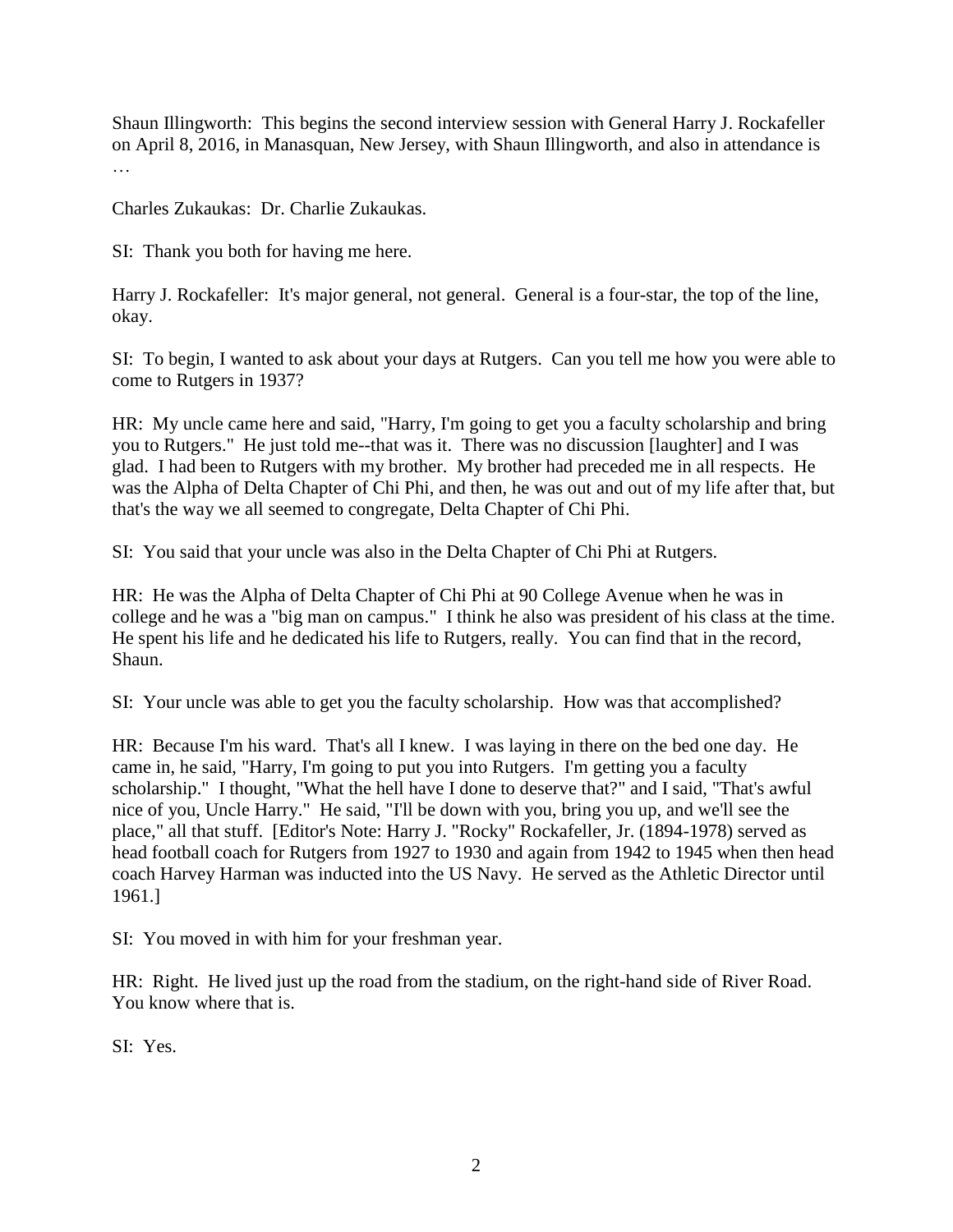HR: Yes. He lived right up that road and he said, "You're going to live with me," which was all right with me. Then, my sophomore year, I got into Delta Chapter of Chi Phi and, also, got into the kitchen.

SI: What was that?

HR: Got in the kitchen. I worked in the kitchen as the waiter, and then, as the steward. Then, the steward was the guy who was responsible for feeding the fraternity and all that kind of stuff. So, I stayed in that capacity for a long while, and then, I moved to Alpha of Chi Phi--you know that alpha is the Greek president, yes--Delta Chapter of Chi Phi.

SI: I do want to ask about that, but what were your first few days and weeks like at Rutgers, getting acclimated to college?

HR: It was the way I thought a college should look, with ivy on the wall. [laughter] It was really college. My brother had preceded me. He was Class of '36 and he'd brought me up there a couple of times. Boy, I loved that. I loved that ivy up on the wall. I felt, "This is really college life here." That's why, when I came in as a sophomore and was invited to join the chapter, I was very happy.

SI: Did they have freshman hazing when you were there? What was that like--not at the fraternity, but for freshman in general?

HR: I'll tell you that story, but I don't want it in this business.

SI: Okay, I will pause.

[TAPE PAUSED]

SI: I will turn the recorder back on. I wanted to ask about your athletic career at Rutgers. When you first arrived, you were playing four sports in your freshman year. Which sports were they?

HR: Football, basketball, lacrosse and track.

SI: Starting with football, what do you recall about playing in those days?

HR: Well, I was a substitute for a guy by the name of [Raymond] Foster, who was an All-State halfback at Dumont, and he was a pretty good football player. So, I had never played football, fully-equipped, fully-uniformed, all that. I'd never been in any of that kind of stuff. So, I got in, I went over there and tried out and I could kick. I could kick the ball and I could pass the ball. I was not extremely fast, but I could kick that ball. So, when I got mixed up with other things, I got over in--in those days, the freshmen used to practice right off of Neilson Field. There was a field on that side of the road, then, it dropped right down to the river. So, I was playing over there and a guy by the name of--what was his name, Reno or Geno or something like that, was the freshman coach?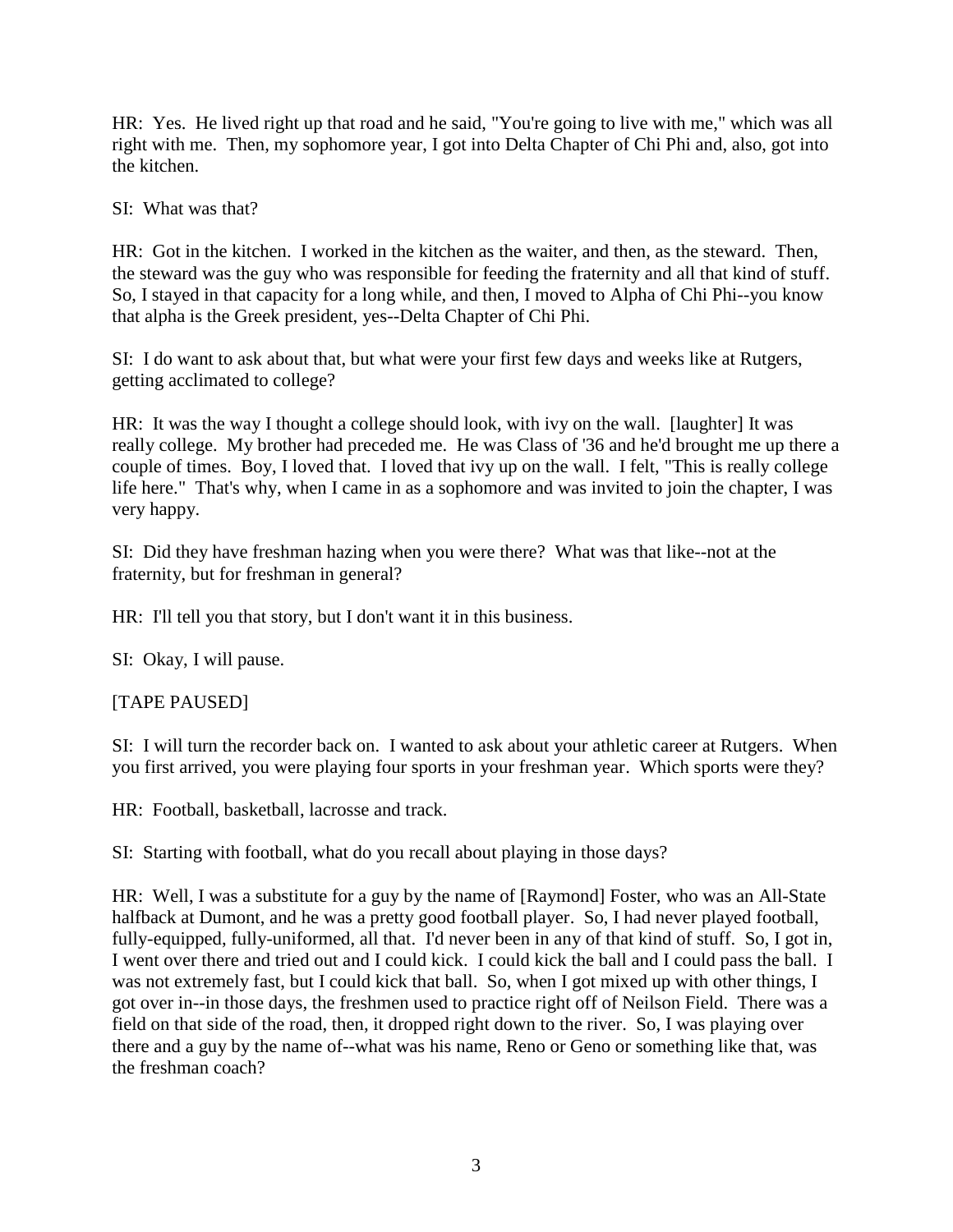CZ: Wasn't it Tommy …

SI: Kenneally?

CZ: Kenneally?

HR: What was he?

SI: Thomas Kenneally?

CZ: Kenneally?

HR: No, Kenneally was not the football coach. Reno, this guy's name was--Cuno, his name was, Cuno Bender. You remember that.

CZ: Oh, Cuno Bender, yes.

HR: Yes, Cuno Bender, yes. He's an Indian and he don't have too many smarts upstairs, I'll tell you. [laughter] Anyway, he got a job as the freshman football coach. So, we were practicing the first day, and then, he saw me punting, right. So, the next day, I was on the first team. [laughter] I didn't know a goddamn thing. So, the first thing we have, he's going to teach us "the Notre Dame Box," right. I didn't even know what the hell he was talking about. He didn't explain it too well, but, anyway, he must've spent fifteen, twenty minutes trying to get me, left halfback, running correctly and the skip that you did in that--you remember that?

CZ: Yes, I do, the shift, yes.

HR: Yes, the quarterback would call his signal.

CZ: Right.

HR: Down to a certain point, then, he'd say, "Hike," or something. Then, you would jump a couple of steps and get over here.

CZ: That's right. It was a box.

HR: [laughter] So, see, it's funny when you talk about these things, honest to God. You remember "Stumpy Nelson" [Milton Nelson]?

CZ: Sure.

HR: Well, Stumpy was the first and just about the best friend I had in college. He was a great guy. He played football when I played football, he played on the lacrosse team when I played on the lacrosse team, good guy. So, anyway, Stumpy told me about this later. On the second day of practice, I'm on the first team, because he [Coach Bender] had seen me kick this football, right. He figured, "There's my punter. I've got him on the field." So, I liked the idea, but I didn't know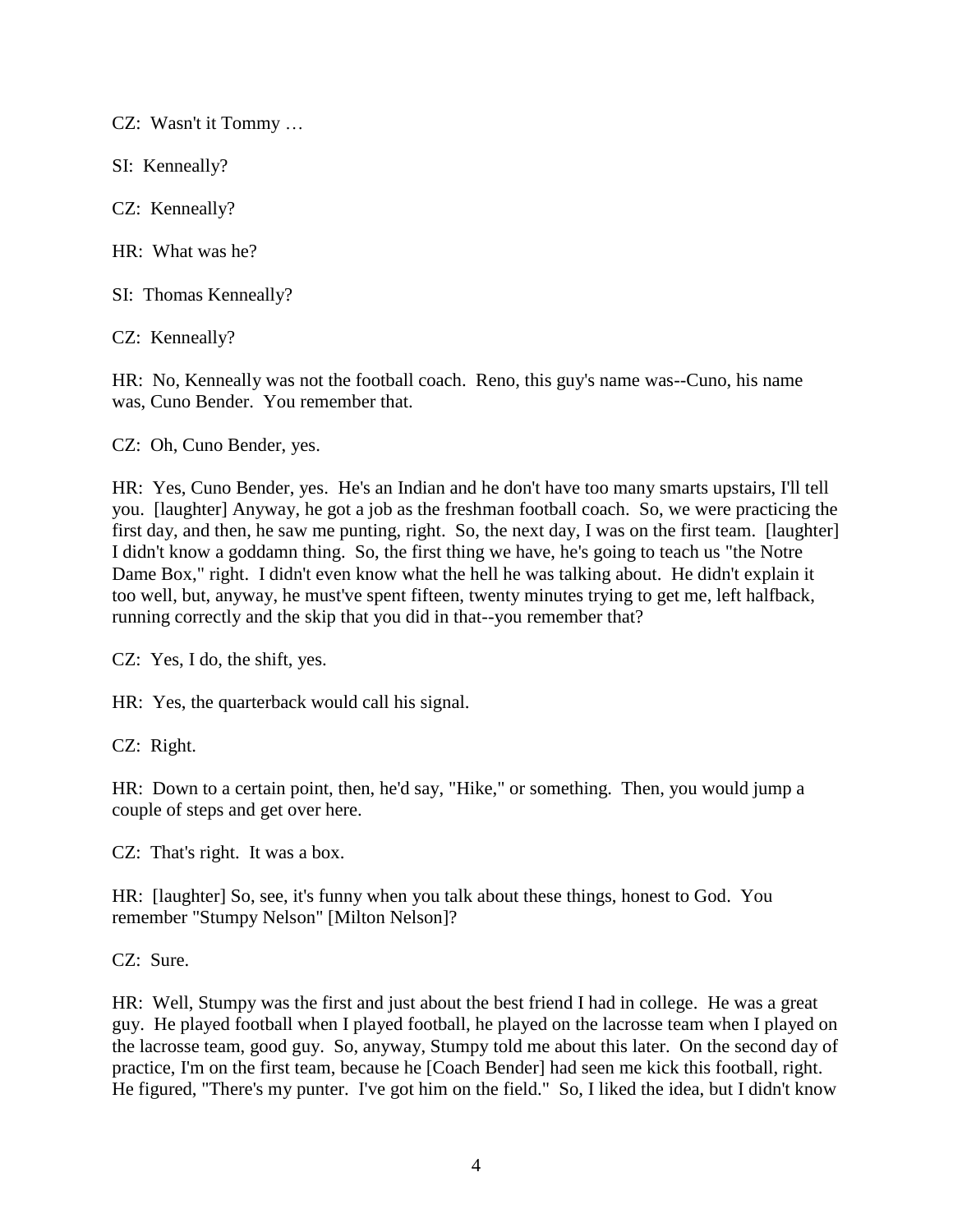a damn thing about it. I didn't know a damn thing about football, that is, playing team football. I didn't know anything about it. So, now, they're going to teach me how to do the Notre Dame ...

CZ: Shift.

HR: Skip, right? Now, everybody's lined up around and they're watching me trying to do that skip. All of them are saying, "Where the hell did this guy come from?" including this guy Foster. Do you remember Foster?

CZ: Yes.

HR: He was an All-State halfback.

CZ: He didn't show it when he played with us.

HR: No, never, and that's why he got put on second team when they saw I could kick, because he was supposed to be a kicker, too, right. So, anyway, that was the way we got started with the football and, now, I'm on the first team. So, I went home, had dinner and talked with my uncle a little bit, asked him a few questions, and so forth. My uncle says, "Well, Cuno Bender spoke to me today and he said he was surprised about some of the things you could do so well, but there were some other things you couldn't seem to get started with," he says, "like that Notre Dame Box, over and over there, right." [laughter] I feel like a goddamn fool, right; just like a fool is what I felt, oh, a lot of people sitting around there and standing around watching me. I don't have the slightest idea what they're talking about. So, anyway, my uncle says to Cuno, he says, "Don't be too hard on Harry. This is the first time he's ever had a full uniform on. He's not played team football." So, the next day, I was on the fourth squad. [laughter] That was my career.

CZ: Well, that's how you got out of football; now, let's go to lacrosse.

HR: Then, Charlie, comes the marking period, "Swoosh," and you would be surprised at how the guys that were on the squad got, "Swoosh," just like that, and they were not allowed to play. So, then, I played. We went up to play Lehigh and I played. I had started and played the whole game, but that's because Foster was out. He was no student. So, then, Harman came to me in my senior year; well, no, in the end of my junior year, I guess it was.

CZ: That's Harvey Harman.

HR: They had started intercollege football, which I thought was great. They had the College of Arts and Sciences, College of Agriculture, College of Engineering and I think there was one other school. That was the league that played on the gridiron right up from the stadium. That's where we played. What I liked about it was, it was practice two nights a week and play one night a week. I loved that. Now, two of my best buddies, one of them was Stumpy Nelson and the other was Jim Wallace. You remember Jim Wallace.

CZ: Jimmy Wallace?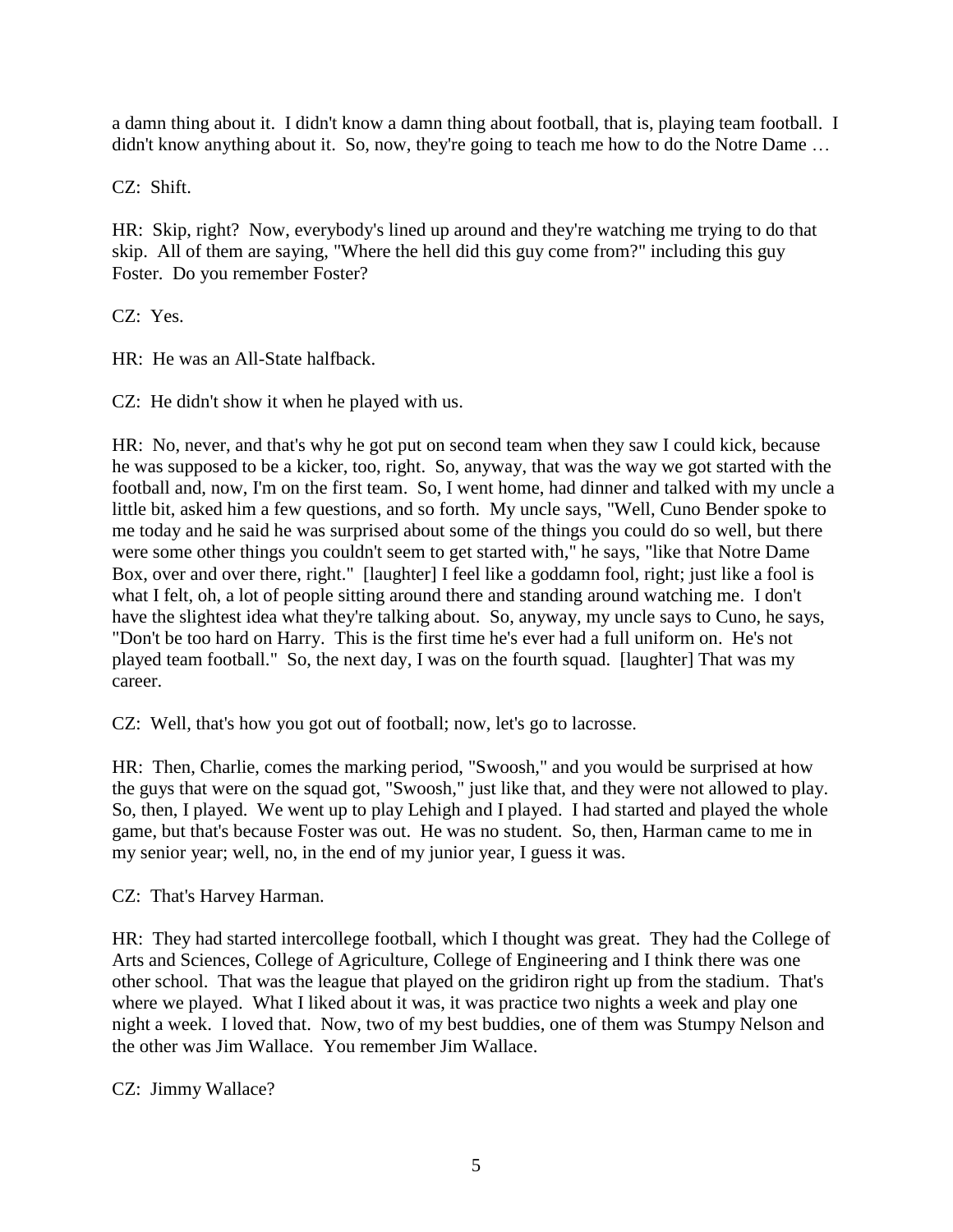HR: Jimmy Wallace, yes.

CZ: He was from Asbury Park.

HR: From Long Branch.

CZ: From Long Branch.

HR: Yes, sure. So, we were having a couple of beers during the week in my senior year, 1941, and we were talking. Stumpy got to talking about, "Rock," he said, "that day when you couldn't get to do the goddamn 'Sunday little skip,' I thought, 'How the hell is this guy ever going to run with the football?'" This is the way I was looking to the guy. He was funny that way. So, I said, "I thought it was funny, too." So, we talked and they told me their view of college football. We'd never had that discussion before. The sense of it was, and what they told me was, "Rocky, you didn't miss a thing." This is what he said, "You didn't miss a thing, Rock." He says, "Between three o'clock in the afternoon, six o'clock at the training table, seven o'clock in the instruction room, nine to nine-thirty, get out and go to bed, more dead than anything, right," but both of them, and Jimmy Wallace was a pretty good football player. He came from Long [Branch] on scholarship. He had been a big guy up here in Long Branch. So, the consensus of the two of them was, "Rock, you didn't miss anything." That was it.

CZ: Then, how about track now?

HR: Well, track, what's-his-name came back to me. I learned, after a while, I could almost give you their speech. [laughter] What the hell was his name, the track coach?

SI: I am not sure [Bernard Wefers].

HR: He was an Olympian at one time in his life, but I don't remember his name right now. He came to me and he says, "Harry, why don't you come out for track?" I'm playing lacrosse in the meanwhile, right. So, I said to him, "I don't know, Coach." I said, "I'm not in love with running too much, for long ways, and I don't know what I would be doing up here." He said, "Why don't you try the field part of it, the discus and the shotput and the javelin?" I said, "Well, I'll try." So, I got out there and I tried the javelin. So, I threw the javelin for the freshmen track team and I wasn't all that great at it. In those days, javelin was totally different than it is today. Along about, oh, twenty years after I got out of college, the Swedes, I think, or the Finns, completely revolutionized javelin. Before they got into it, the usual javelin throw, you went down and you loped down and you went like this with the javelin on your shoulder, here. Then, you stopped, and then, you threw it. Well, any momentum that you had running down towards the line disappeared when you stopped. You lost all that momentum. The Swedes and I think the Norwegians got into it together, but they found that the way to do it is to run up at the line as fast as you can run, and then, go into a side-spin and throw, right. You've got all that momentum from the running up to the line, right. So, in those years, where the average college spin might be up around 200 feet, it went up to 300 and 350 feet, by the simple thing of running at the line as hard as you could, and then, turn and throw. That changed the whole face of javelin.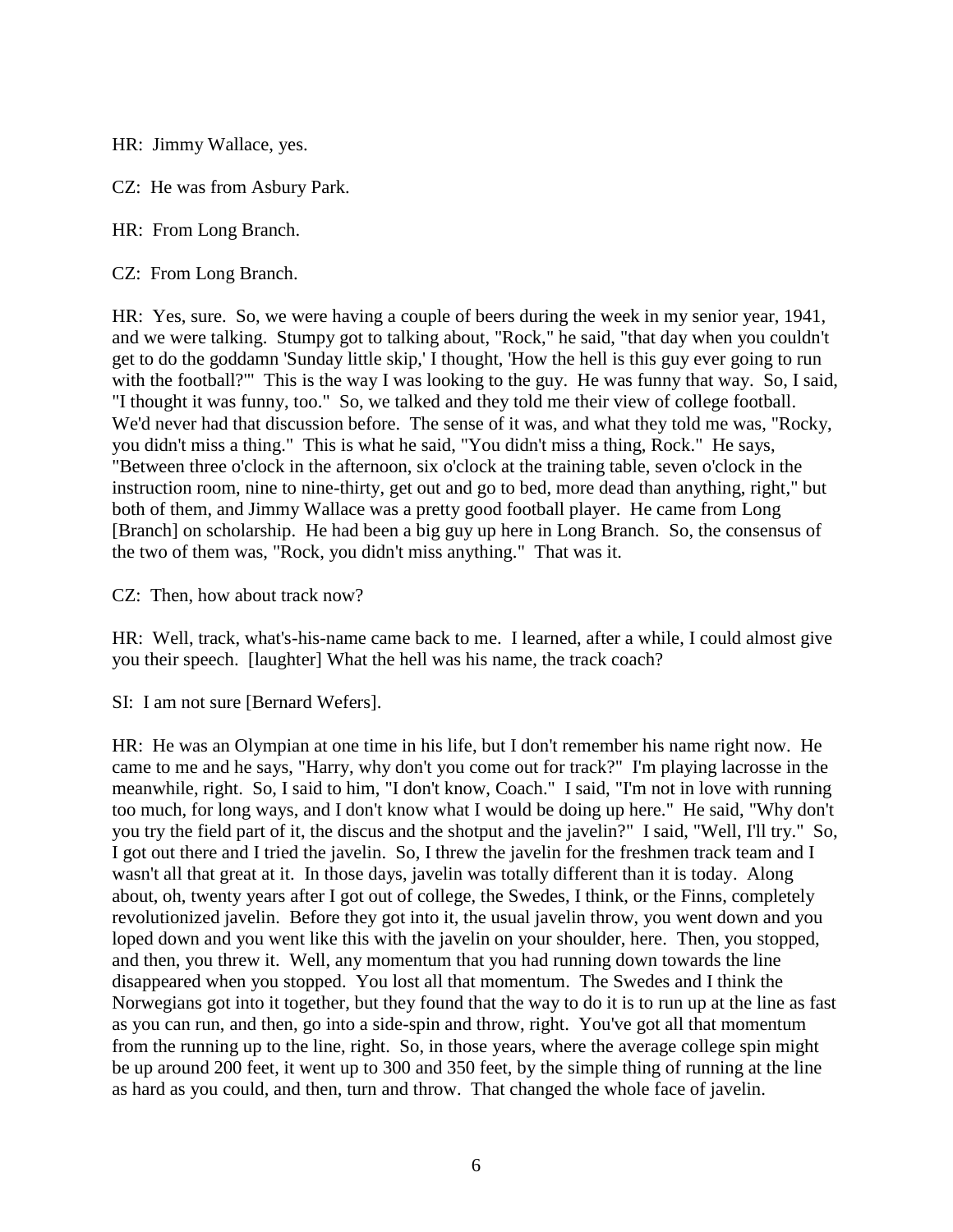CZ: So, you fell into that or what?

HR: No, no, that was after. I'm out of college now when this happened.

CZ: Oh, but how did you get into track?

HR: The what?

CZ: How did you get into track?

HR: That was it. Bernie Wefers, the guy's name was, the track coach. Do you remember him?

SI: I have seen the name.

HR: Bernie Wefers. He said, "Harry, I want you to come out and try. Let's see if you can do something in the field, like the shotput or the javelin or the discus," and I said, "Coach, I've never done any of those things." "You're a natural athlete, Harry." That's their follow-on, always, "You're a natural." I said, "Well, I've heard this before, right." [laughter]

CZ: And baseball?

HR: I never tried baseball.

SI: Basketball?

HR: I was playing baseball.

CZ: What was the other one?

SI: Basketball.

CZ: Oh, basketball.

HR: No baseball.

CZ: No, but how about basketball?

HR: Baseball, I never got into in college, but I came home here and I'd had big-time baseball playing for Lewis Lumber Company.

CZ: Oh, really?

HR: You know where Lewis Lumber was, up in (Crow's?) Avenue in Asbury Park, Lewis Lumber?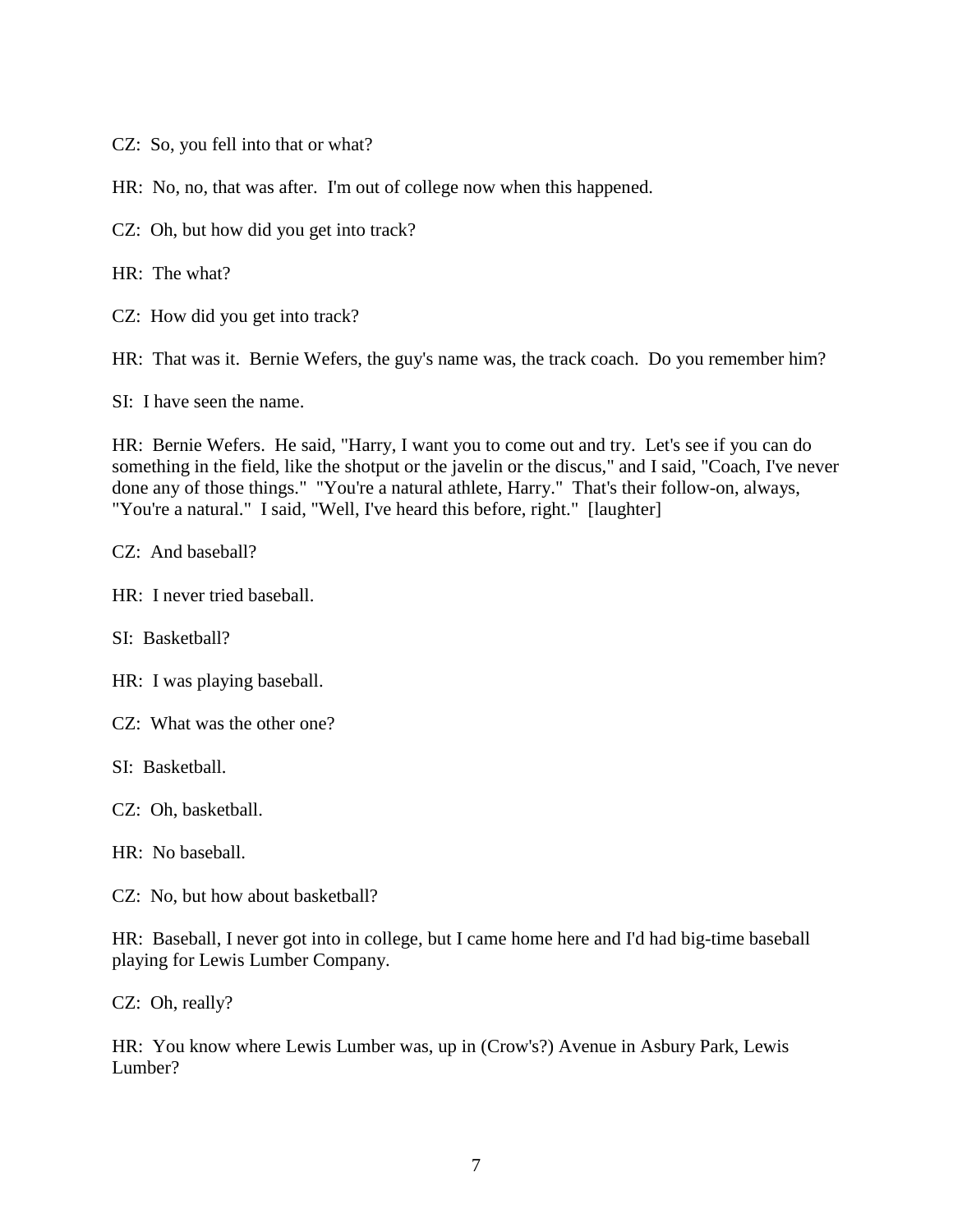CZ: Not really. I'm not familiar with Asbury Park.

HR: Yes, I played for them two summers. I enjoyed it.

SI: Was that in the industrial leagues?

HR: It was the Shore League, yes, the Coast Guard and Deal AC, and I think it's eight or nine people that were members of the league. The guy, Marvin Day, who owned the Day Tom Thumb miniature golf thing on the Asbury Park boardwalk, he got ahold of me and he said, "I watched you pitch at Asbury. I want you to come over and pitch for us at Lewis Lumber Company," and I said, "I don't know whether I can get up to that level." "You'll be all right, you'll be all right. You're a natural." [laughter] Well, that was it. Then, I pitched for Lewis Lumber for a couple of years there and enjoyed it fully, but I never pitched--I pitched for Asbury--but I never pitched in college.

SI: Did the Rutgers basketball coach give you the same talk? How did you get involved there?

HR: He called me when I was a freshman, my freshman year, all right. I broke loose on a fast break, went down the court, jumped up, went to make a triple and I didn't turn myself correctly and the result was, the ball went over the basket. He comes up, you can hear him all over New Brunswick, right, "You look like the biggest sissy that ever came to this University." That was freshman year and I thought, "The hell with you. I don't want to play for you." [laughter] So, I said, "The hell with basketball." Then, the lacrosse [coach] came to me and said, "Come and play lacrosse for us," and I told him the same thing I told everybody else. I said, "I never played lacrosse." My brother played. He had his nose and his eyes smashed, but I never played it. "You'll be all right, Harry. You'll work right in, Harry. You'll be okay, Harry," all that crap, right. So, I went down and Kenneally was the coach of the lacrosse team. So, he started--he and I came to odds, at odds end, right from the beginning. I didn't quite meet his standards of doing certain things and we tolerated each other, the lacrosse coach and I, Tom Kenneally. Do you remember Tom Kenneally?

CZ: Tom Kenneally was a big factor in teaching me how to back up the line. He was a firstclass coach, as far as I was concerned.

HR: Well, he had a pretty good career at Notre Dame before he came to Rutgers.

SI: He had a pretty good career at Notre Dame.

CZ: Oh, is that so?

HR: Yes. So, I played basketball for him and lacrosse for him, after Coach [Frederick] Fitch, who was very friendly with my uncle, came down to the fraternity, said, "Harry, why don't you come out and play lacrosse for us?" I thought, "Jesus, I never played that game. How the hell am I going to step in there and play that game?" [laughter]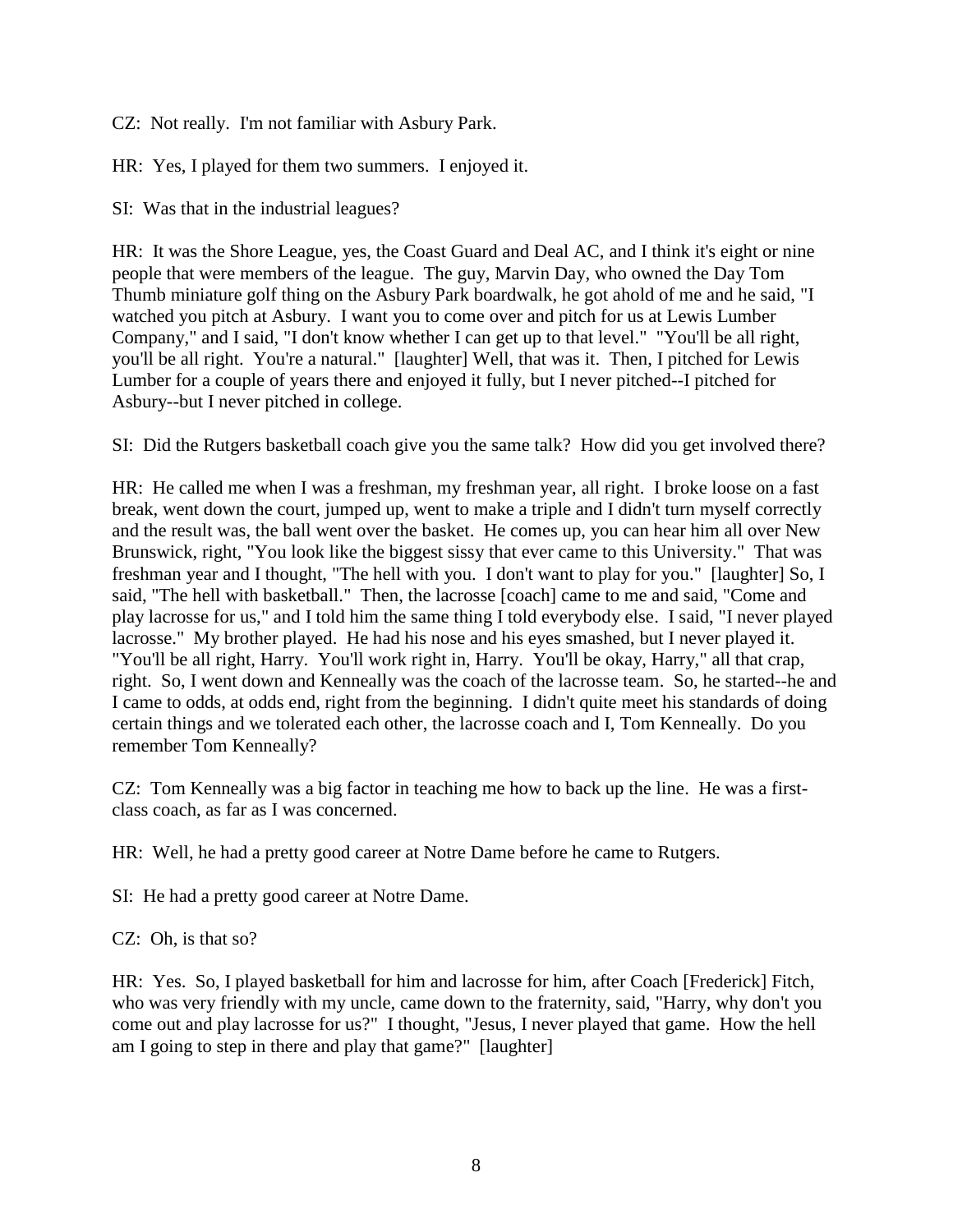CZ: That's what they did with all the football players. They just grabbed them. Half of them didn't know anything about it, didn't even know what a lacrosse stick looked like, but they all turned out pretty good.

HR: So, I had a few run-ins with Mr. Kenneally, but I got through it and, now, at that point, I've got him for lacrosse. So, I went out and I didn't know anything about it. I didn't know how it was played, I didn't know what the score was, what the field dimensions were, didn't know anything about it. So, now, it's Friday night and I'm not playing anything. Nobody says, "You're going to be this, you're going to be that or anything else." So, Kenneally gathers us around the cage and he says, "We're going to Long Island tomorrow and we're going to play Manhasset High School," and I said, "Hmm, Long Island." He says, "They are very good," said, "We're going to have a tough time with them." He said, "Now, that doesn't mean we can't go out and make a good show for ourselves," but he said, "I've got a problem. We don't have any goaltender, right." Nobody had ever stepped in the goal before. "So, I'm going to ask all of you- -I need a volunteer to play goalie," right. So, I thought about that a minute and I thought, "If I volunteer to play, I'll be sure to start, because there'll be no other volunteer, right. I'll start now." So, I said, "I'll volunteer for it." I didn't even know what the hell to do, whether I wore a jockstrap or an armor plate or anything else. I didn't know. [laughter] Sure enough, we went up to play Manhasset and they gave us a good kick right in the bottom. They beat us. They were good, yes.

CZ: And that's how you got to be a goalie?

HR: Yes. From that, I was Honorable Mention All-American in my sophomore year. Can you imagine that?

SI: Wow.

HR: I never played the game, I didn't know a goddamn thing about it and I got Honorable Mention All-American in my sophomore year. Then, I got up into All-American in my junior and senior years. Then, in my senior year, I was playing in this intercollege football I told you about, the School of Arts and Sciences, and we won the intercollege championship. We had a hell of a lot of fun and we had a lot of guys playing with us who didn't play for the varsity freshman team because their marks weren't high enough to get up there. That's what they did to you. I don't know how it works now, but, if you didn't reach a certain mark level, you did not play on the team and the losses were very big. You must remember it, Charlie. Do you remember guys dropping out with their low marks?

CZ: Oh, sure.

HR: Yes. Well, they were enforcing it then. So, that was the entry into lacrosse.

CZ: When did you ruin your knee?

HR: At the start of my senior year.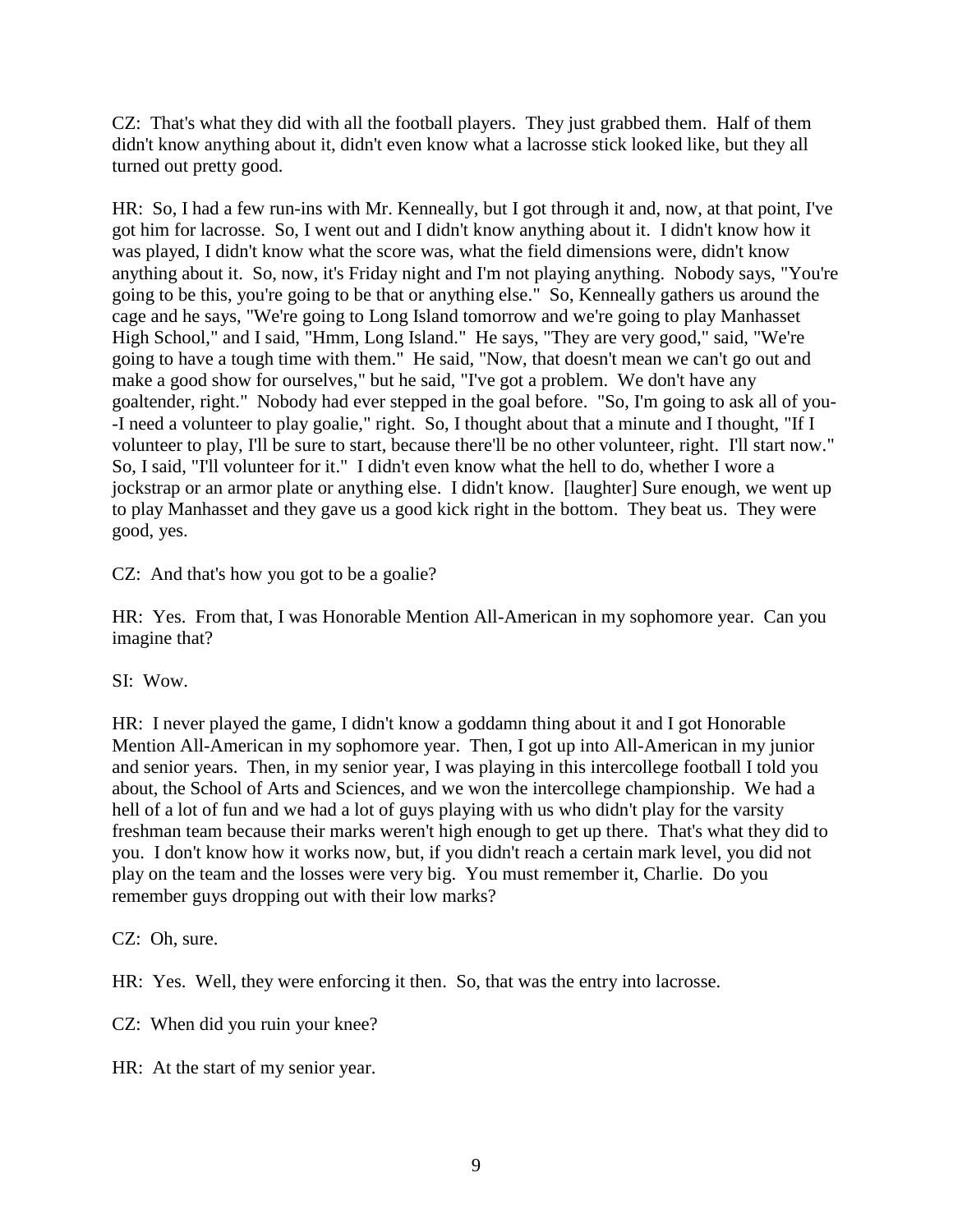CZ: Yes. He was seeded to be the number one guy in the country, goalie, because of his work as a junior. Unfortunately, he banged up his knee and he never was the same guy that he was when he was a junior.

HR: No. What happened was, we're going to play Montclair AC and Montclair AC is peopled by--you know Montclair Athletic Club?

CZ: Yes.

HR: Peopled by star lacrosse players from New Jersey, Philadelphia, along that way, and, also, up in New England, so that Montclair AC had a bunch of professional guys playing for them and they were good. They were very good. You could see, the one guy had been playing for fourteen years. Can you imagine? I was talking to him while he's standing in front of the goal, "Hey, how long you been playing lacrosse?" "Fourteen years," he said. I said, "Where the hell did you play?" "Every place that I've gone, grammar school, I played it in high school, I played it in prep school and I played it in college, and here I am." [laughter]

SI: When the team would play these athletic clubs and the high school, were those pre-season games or scrimmages? Did they count in the schedule?

HR: No, it was not. I think they'd stuck it in toward the end of the season. Then, we played them. So, at the end of--I think it was going to be at the end of the time for the game--the score was 2-0 Rutgers. That was one of the best games I played the whole time I was in college, 2-0 Rutgers. So, here comes Coach Fitch, comes over, he says, "Harry," he says, "now, listen to me." He said, "I'm going to take you out." He says, "You've got a shutout on your hands and that's most unusual." The score is 2-0 in favor of Rutgers, right, "Most unusual that is, Harry, and you've got it, but I'm taking you out." I said, "What's the matter, Coach?" He says, "Well, I'm going to put in Jim (Chandler?) to play, because, Harry, you're not going to be here anymore. You're going to graduate. We've got to have somebody playing goal next year, so, I want to give (Chandler?) two minutes of experience, which are available right now in this game. I want to put him in right now." So, I said, "All right, Coach, that's up to you." So, I went over, sat down on the bench, right. Two minutes later, the score was 2-2. These bastards had scored twice in that two minutes that they got there and Fitch was almost crying.

CZ: His name, I don't think it was Chandler.

- HR: Fitch was almost crying because …
- CZ: He went in the Marines.
- HR: Who was that?
- CZ: The guy that was the second to you in lacrosse.
- HR: Chandler? Stu Hurlbert.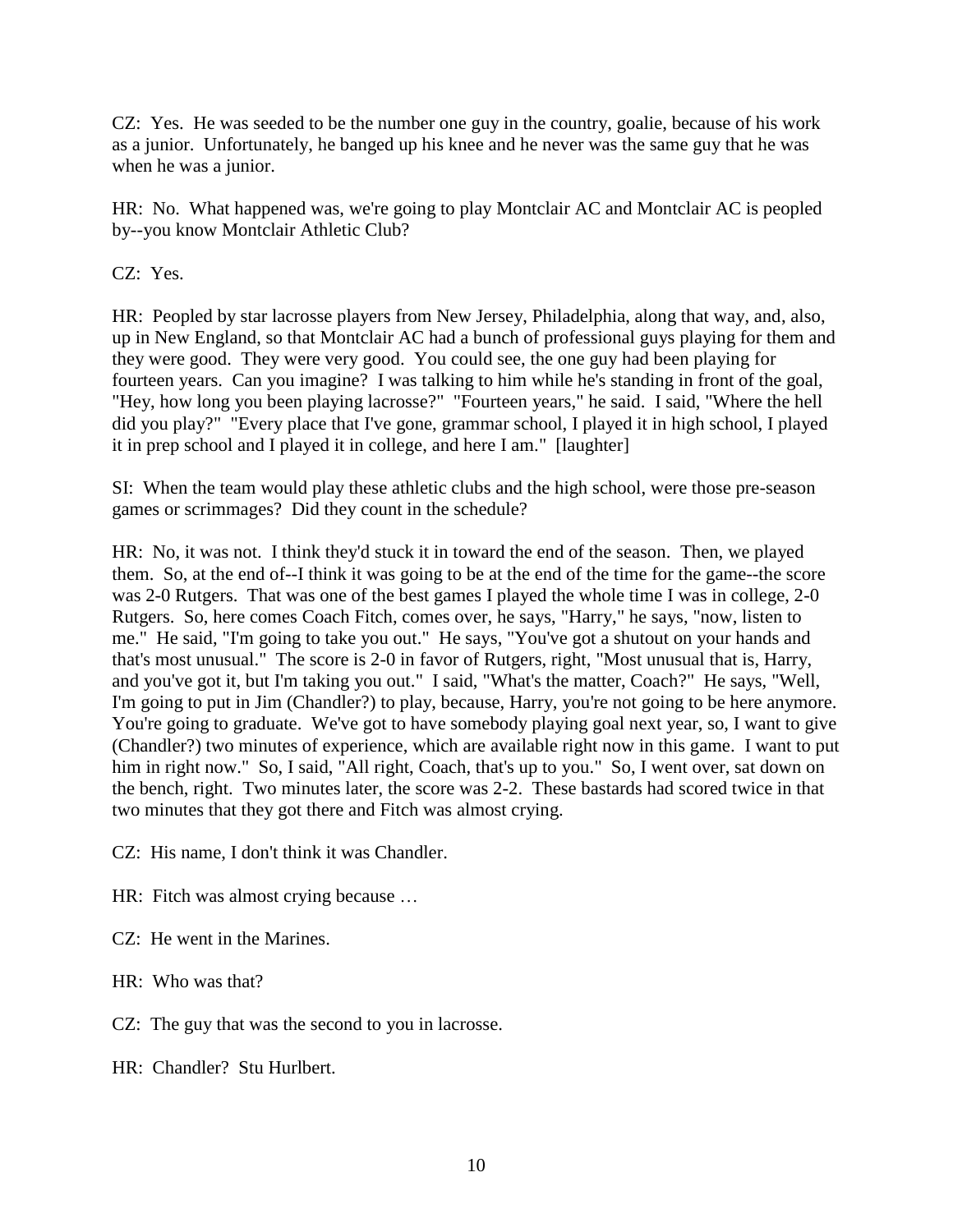CZ: Stu Hurlbert, yes. He was the guy that was following him.

HR: Yes, but Chandler was the guy that Fitch put in.

CZ: Oh, really?

HR: Yes, put him in to play the last two minutes of the game. It's 2-0 Rutgers, and, two minutes later, it's 2-2. These guys came awake and threw in a couple of quick goals.

CZ: Sure, tend to do it, yes.

HR: So, those were the little experiences along the way and I enjoyed every bit of it. I loved lacrosse.

CZ: How did you manage your academic program with all that?

HR: How did it manage me? [laughter] I was not a superb student, I'd be the first one to admit it, because I loved athletics far more than I did reading books. So, I played everything. The last thing I played was on the golf team. [laughter] My uncle called me one afternoon and he says, "Harry, get yourself a ride over here right away." He said, "I'm playing eighteen holes with the golf coach and I want you to come over and play with us." So, I get (Skippy?) going over to the course, meet the golf coach and we play. I don't think I had much, 85 or something like that. So, the next morning, I get a call from the coach. He wants to come over. They're going to play Lehigh. "And they're good, Harry," he says, "and I want to come up and juggle our players, so that maybe we'll have our number one play their number five and our number two play their number one," and all that kind of stuff, so that by juggling, maybe you get a break, might do something. Anyway, he teams me up against this guy and, after ten holes, the score is 10-8. In golf, 10-8 means that you have lost the first ten goals or the first ten holes. You've lost them and you've got only eight to play. The game is over, in match play. In other words, if your opponent has scored eighteen holes and you're going to the eleventh hole, the match is over. There's nothing in playing anymore. So, anyway, this guy says, "Harry, I'm going to put you in. You're going to play their number one," [laughter] and I thought, "That's going to be interesting." This guy shoots a 69.

CZ: Wow.

HR: I said to the coach, "Where do these guys come from?" He said, "All four of them, from Lehigh, came out of the same high school, prep school, and here they are," and they were good. So, that was my last exploit, was to play for the golf team, one shot. [laughter]

SI: What was your major?

HR: Business.

SI: Do any professors stand out in your memory?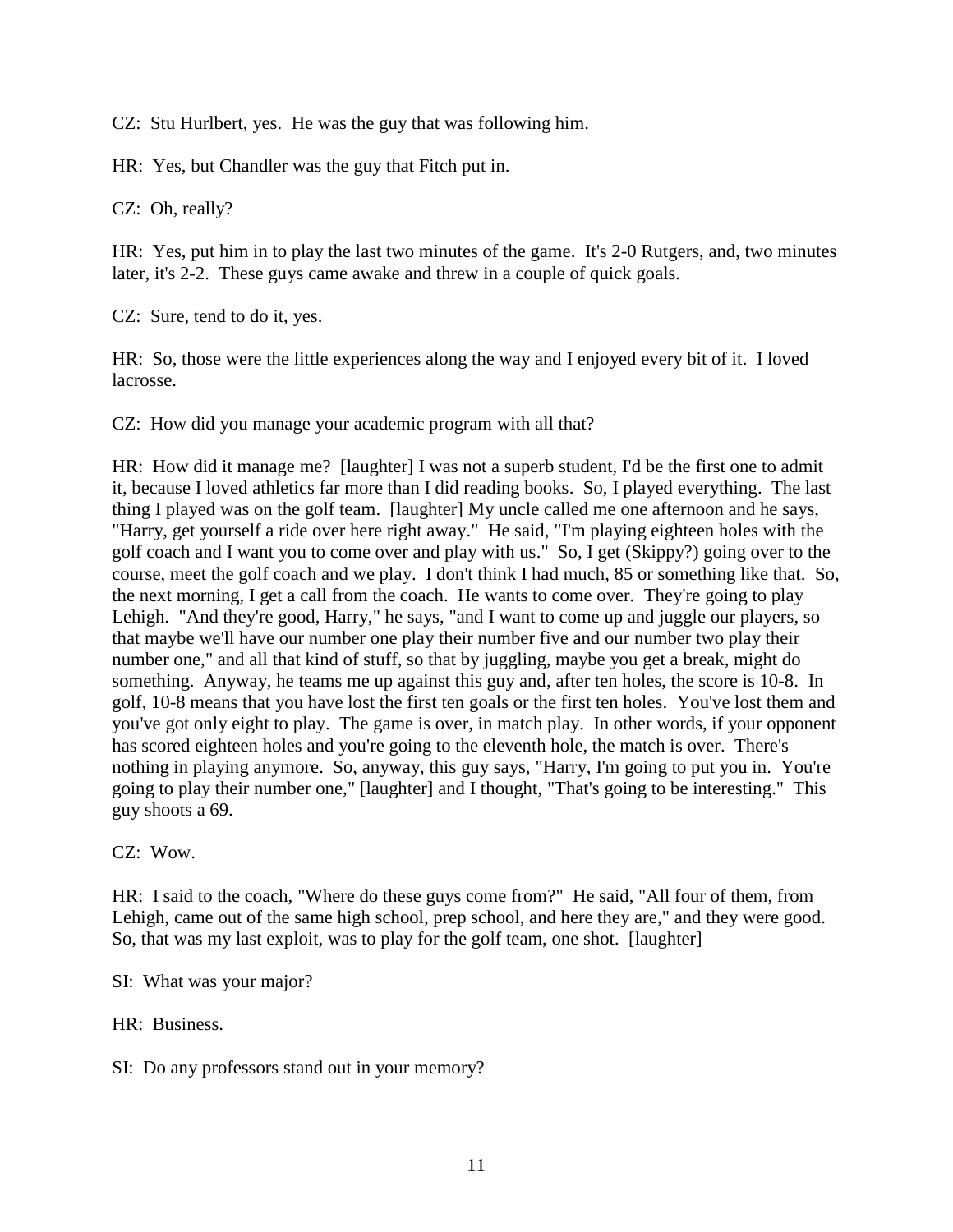HR: I thought the money and banking guy, I thought he was terrific, Aggie or some such name like that, Aggies or Aggers [Eugene Agger] or something. You don't remember him, Charlie, the head of the Economics Department?

CZ: No, because I was far from Economics there.

HR: Well, I spent most of my time in the office of the secretary to the department chairman and she was awful good to me, a good person. She knows that I could type just as well with my feet as I could with my hands--I stunk. [laughter] I did. I just stunk and I'd come in there and go hunt and peck. I never got to be any kind of a good typist. It was then, in those days, you worked for the National Youth Administration [part of the New Deal].

CZ: Yes.

HR: You remember that?

CZ: Sure, twenty-five dollars a month.

HR: Yes, and, Charlie, that was a lot of money and I enjoyed it.

CZ: That was a big help.

HR: Her name was Mrs. (Reilly?). Did you ever meet her? She was an awful nice person.

SI: You would do work for her in the office for the NYA.

HR: Yes. I could file all right, but, as far as providing her with a piece of typed production, no, I had never typed. It takes a lot of experience, but, when you're good--when I got to work, later on, years later, I could realize what it was like to have a secretary [General Rockafeller imitates fast typing] right through the thing. The NYA paid you every month and it was helpful.

SI: You worked in the fraternity and you worked in the department. Did you have any other jobs while you were in college?

HR: ROTC.

SI: Okay.

CZ: What you did, you probably were an usher in some of the ballgames or something like that?

HR: No, no, I didn't get into that. I used to go to watch the ballgames.

CZ: Well, what we used to do, that was our Saturday job, was being an usher at the football game for the freshman football guys.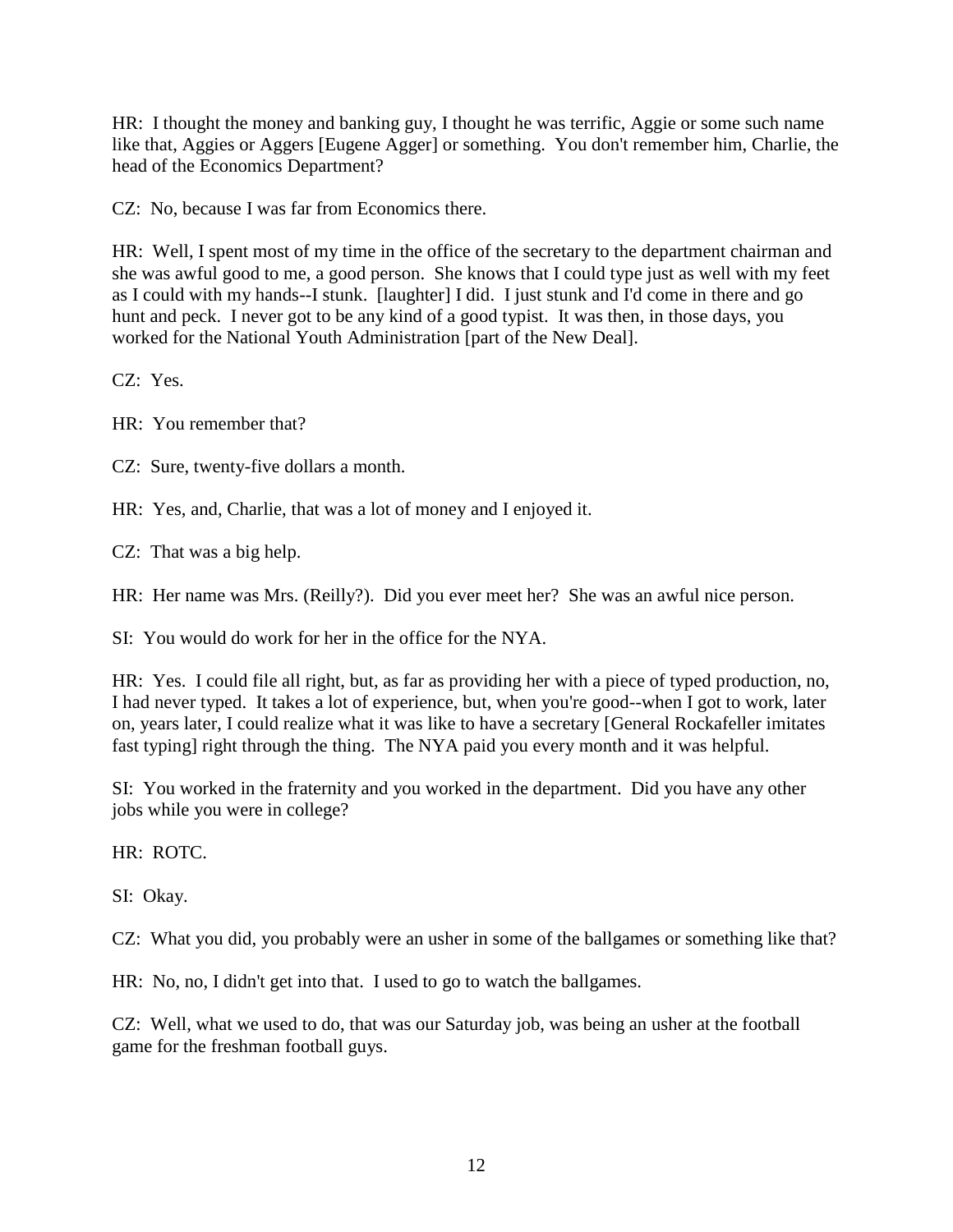HR: What I enjoyed in the way of a job was, I was the steward, *the* steward, of the fraternity, responsible for running the kitchen and setting the tables and washing and all that crap.

CZ: Yes.

HR: In return for that, I got my meals all the way through.

SI: Did you live in the fraternity house?

HR: Oh, yes.

CZ: You did?

HR: Yes, my sophomore year. My freshman year, I lived with my uncle, Charlie.

CZ: Oh, that's right, yes.

HR: My sophomore year, I lived at 90 College Avenue.

CZ: The big, white building.

HR: No, that was Chi Psi or something, across the way.

CZ: Yes.

HR: Ours was on this side, on the corner of College Avenue.

CZ: It was sort of a reddish color, sort of deep red or a maroon building?

HR: Yes.

CZ: Yes.

SI: It was right on the corner. Did it have pillars?

HR: We had four or five, right, and, when you went out, you went down two or three steps, you were on the level with the base of the piling. Then, you go down a few more and you were down on the street level.

SI: Okay. I am interested because my office is now at 88 College Avenue, so, it would have been right next-door.

HR: Right.

SI: Tell us a little bit about what life was like in a fraternity house then. What sort of activities would you do?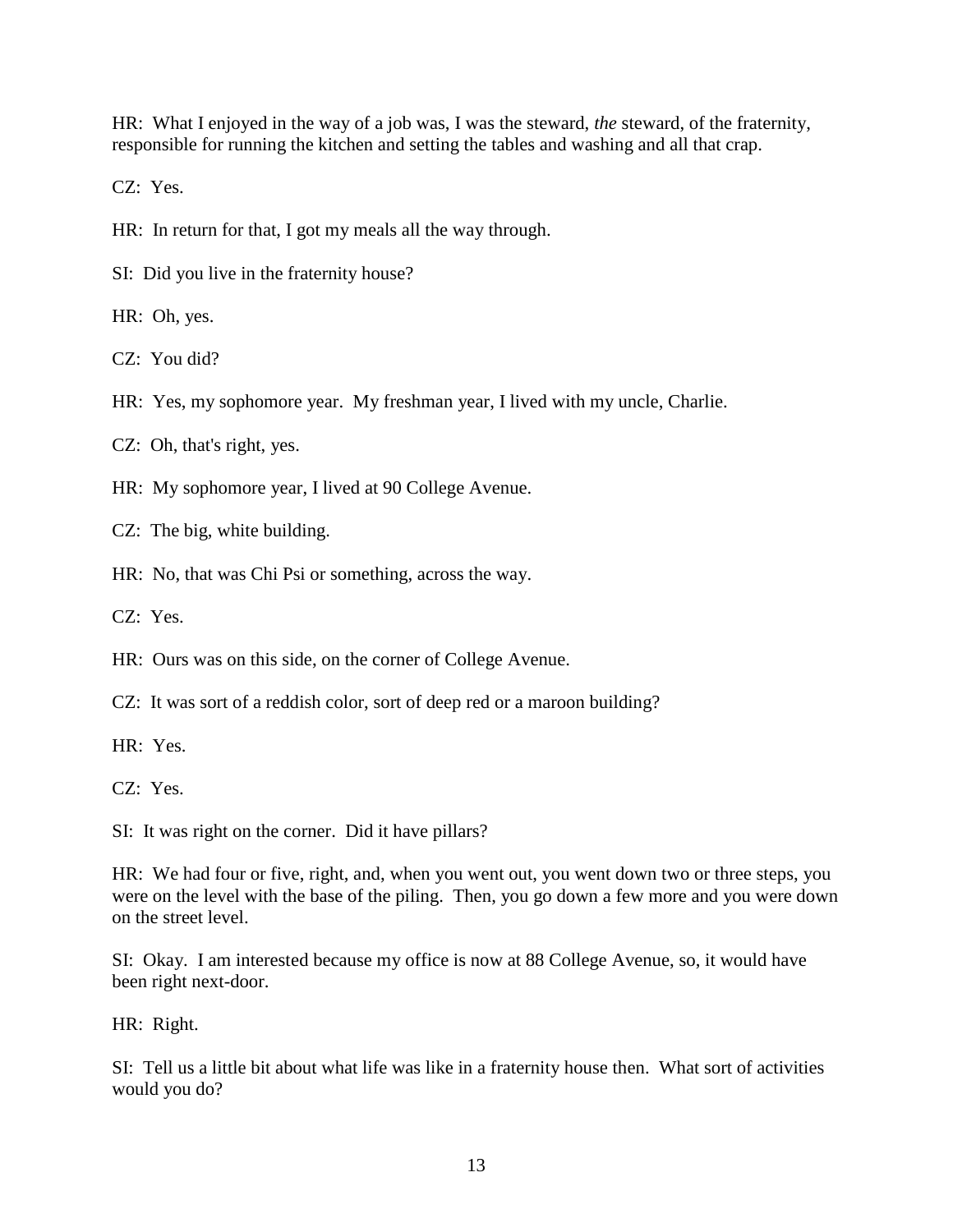HR: Well, I started living in it when I was a sophomore and I don't think you should incorporate this.

SI: Okay, I will turn it off.

[TAPE PAUSED]

SI: I am turning it back on. You were in ROTC for all four years and, eventually, received your commission. What was the ROTC training like in your day?

HR: You know something, Shaun? Right now, I can't even remember if ROTC was a four-year course or three. I don't. Were you in ROTC?

SI: No. It was not required when I went to Rutgers.

HR: It was not required?

SI: No. I think it stopped being a requirement in the 1960s.

HR: Was that the time they came over to get me? Was that around Korea and Vietnam?

SI: It was more the Vietnam era.

HR: And the students came over to my headquarters, up at Camp Kilmer.

SI: Okay, when you were with the 78th.

HR: Right, and [they said], "General, we want you to come over and walk the streets with us," [laughter] and that's when they set fire to the ROTC house. Do you remember that?

SI: I have heard about it.

HR: Yes. It was bad times for ROTC and some of these clowns, these are the same guys who wanted me to come and march down College Avenue with them in the protest parade. I said, "Fellows, I may feel the way you do, but I am not going out to make a public spectacle of myself for that." That was the end of that.

SI: Going back to being in the ROTC in the 1930s and early 1940s, what did the training consist of? Was it mostly classroom work? Was there any fieldwork?

HR: Very little fieldwork, I think. Classwork was laid on and followed through all the time and there was some work inside, in the gymnasium, that stuff in there. We really weren't paying a hell of a lot of attention because the war wasn't close. So, we figured, "If it comes, it comes, that's all. What are you going to do?" We found out what we were going to do. [laughter] So, three or four of us got--I don't want this in the …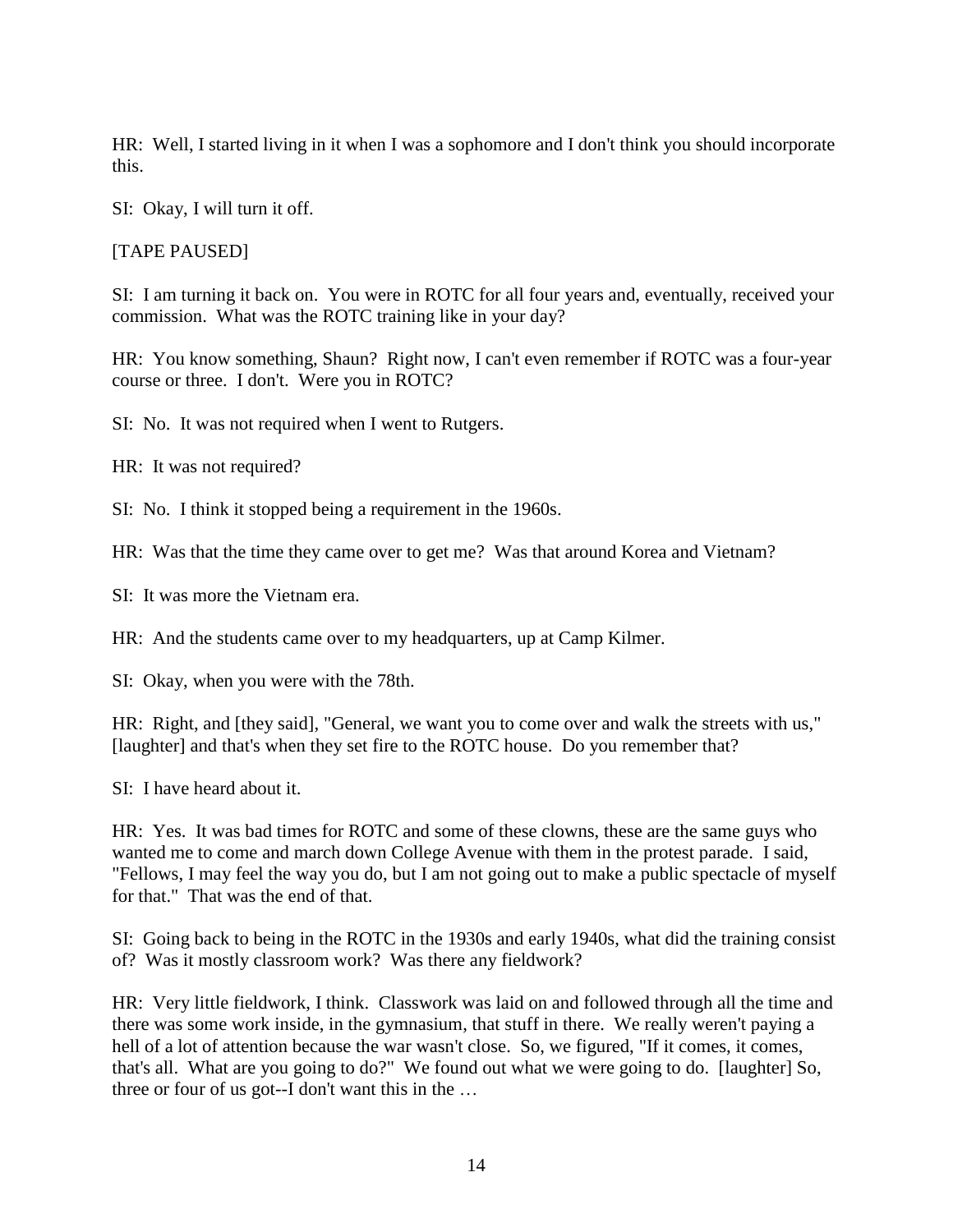SI: Okay.

# [TAPE PAUSED]

SI: Okay.

HR: What would you like to hear about it, Shaun?

SI: You earned your commission when you graduated in the Spring of 1941. Were you ordered to active duty then?

HR: Just cut this off for a few minutes.

SI: Sure.

[TAPE PAUSED]

HR: Sure, okay.

SI: Tell us about your first assignment in the Army. You said you went to Camp Pine.

HR: It was called Pine Camp then.

SI: Pine Camp.

HR: Then, it was changed to Camp Drum, because General Drum had been an Army hero. [Editor's Note: Pine Camp was rechristened Camp Drum in 1951 after Lieutenant General Hugh A. Drum, Chief of Staff of the US First Army during World War I.] So, it was called Camp Drum, okay, and that's what I was assigned to. I was assigned to--where is it? Where's that fancy book you had? [Editor's Note: The participants look for the text.] You got it? 51st Armored Infantry Battalion. Well, I was assigned to the 51st Armored Infantry Regiment. When I first went in, the three infantry battalions were lumped together in a regiment. That's why it's called armored infantry battalion and we actually were assigned to the armored infantry regiment. My friend Stumpy Nelson, right, his way of greeting you and my way of greeting him was to hit him, right. He would come around--you wouldn't see him coming--and he would hit you here in this deltoid or something in here, "Bang," and then, he'd look around like that, kind of walk away. That was his big thrill and, not too long after that, I'd give him one, right. This is the way we fooled around. So, we're going to go to Pine Camp together and Milt had never been a great fan of ROTC, but, now, he is a Reserve commissioned officer and he wants to do the job. So, we got the train up at Grand Central Station and we were not in uniform. After we got out and started to roll, we took turns--can you turn that off just a minute?

SI: Sure.

[TAPE PAUSED]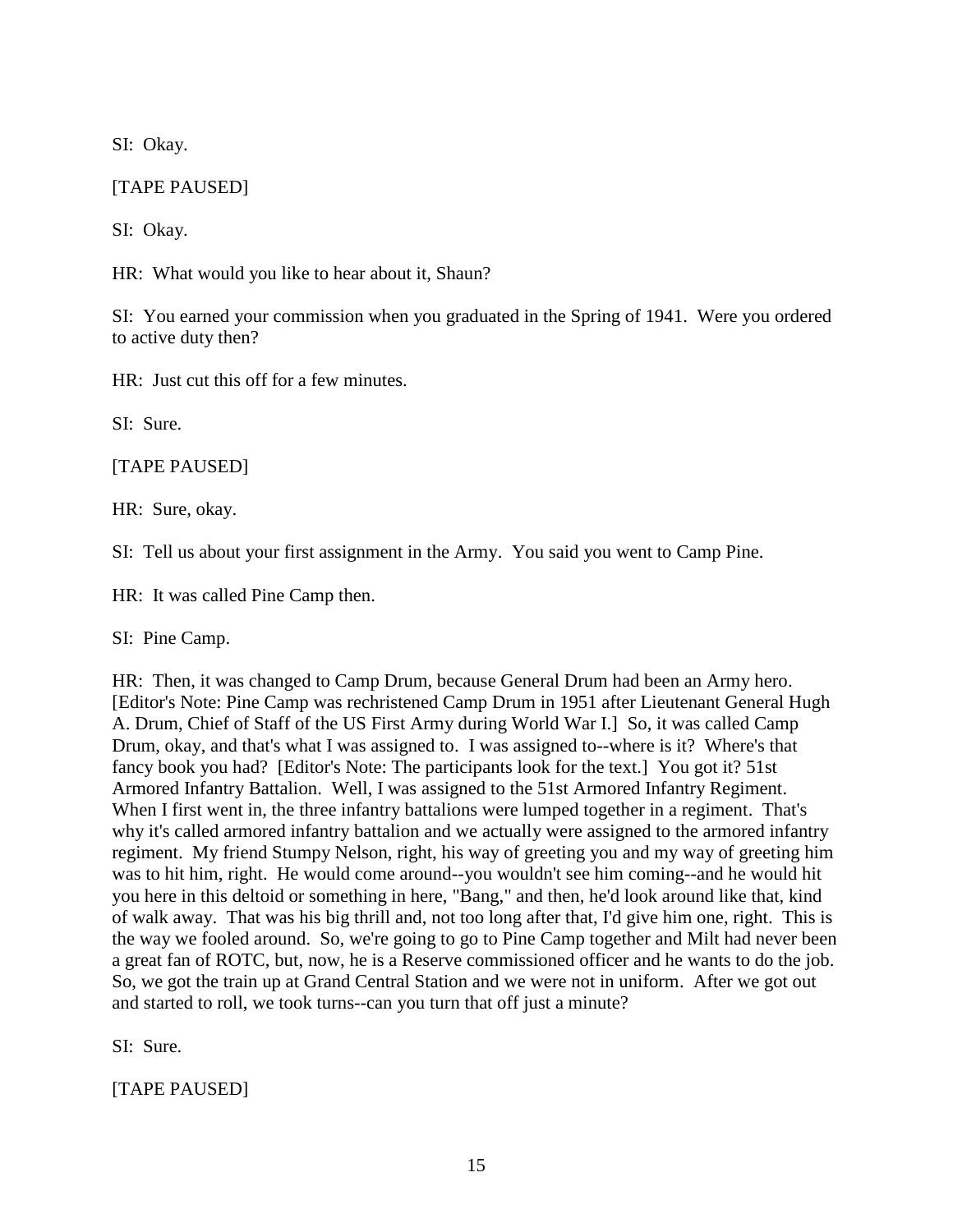SI: They came around inquiring if you wanted to join the ground forces of the Air Force.

HR: Right, and some of our people went off and Milt was one of them. He was in that big oil raid.

SI: Ploesti?

HR: What is it?

SI: Ploesti, Romania? [Editor's Note: The oil fields at Ploesti, Romania, were a major target for the US Army Air Forces throughout the war. The heavy antiaircraft and fighter protection established by the enemy led to high casualties for the USAAF, such as during the August 1, 1943, Operation: TIDAL WAVE raid, in which over three hundred American airmen lost their lives, nearly two hundred became prisoners of war and many more were wounded.]

HR: Ploesti, he was in that. Now, he didn't fancy he was going in something like that, because, when he went in the ground forces of the Air Force, he didn't visualize any planes dropping bombs, all right. He figures he'll be in the supply cabins and stuff like that. Do you have any way of knowing if he's still alive?

SI: I can check.

HR: Could you do that, please?

SI: Sure.

HR: I have a feeling he's not alive.

CZ: You've never seen him since?

HR: Never, never, in all the gatherings and all that kind of crap. I'll tell you a little story about Milt, which impressed me a great deal, all right. We gathered in his fraternity room and there's about maybe ten guys in there, about maybe five Hebrews and five "no Hebrews," right. It's a bull session, up in the place right opposite the Rutgers Gymnasium, that dormitory there. There's a bull session in Stumpy's room and these guys are taking off, "You know the one thing I don't like about this place? We've got too goddamn many kikes in here." "Oh, who's talking like that?" Milt's sitting over on his cot and he is Jewish, wholly Jewish, and then, more talk by these bull shitters sitting over here, telling how great they are and how bad the Jews are. Milt says, "You know, I've got to interrupt you fellows. I want to tell you something. When you are talking about the Jews and the kikes and a few other things, you're talking about my religion." It got very quiet in there; nobody said a word. Finally, they all got up and left, but I admired him for that. I mean, that took a lot of guts, right. "I have to tell you that you're talking about my religion." So, that was Milt; okay, go ahead.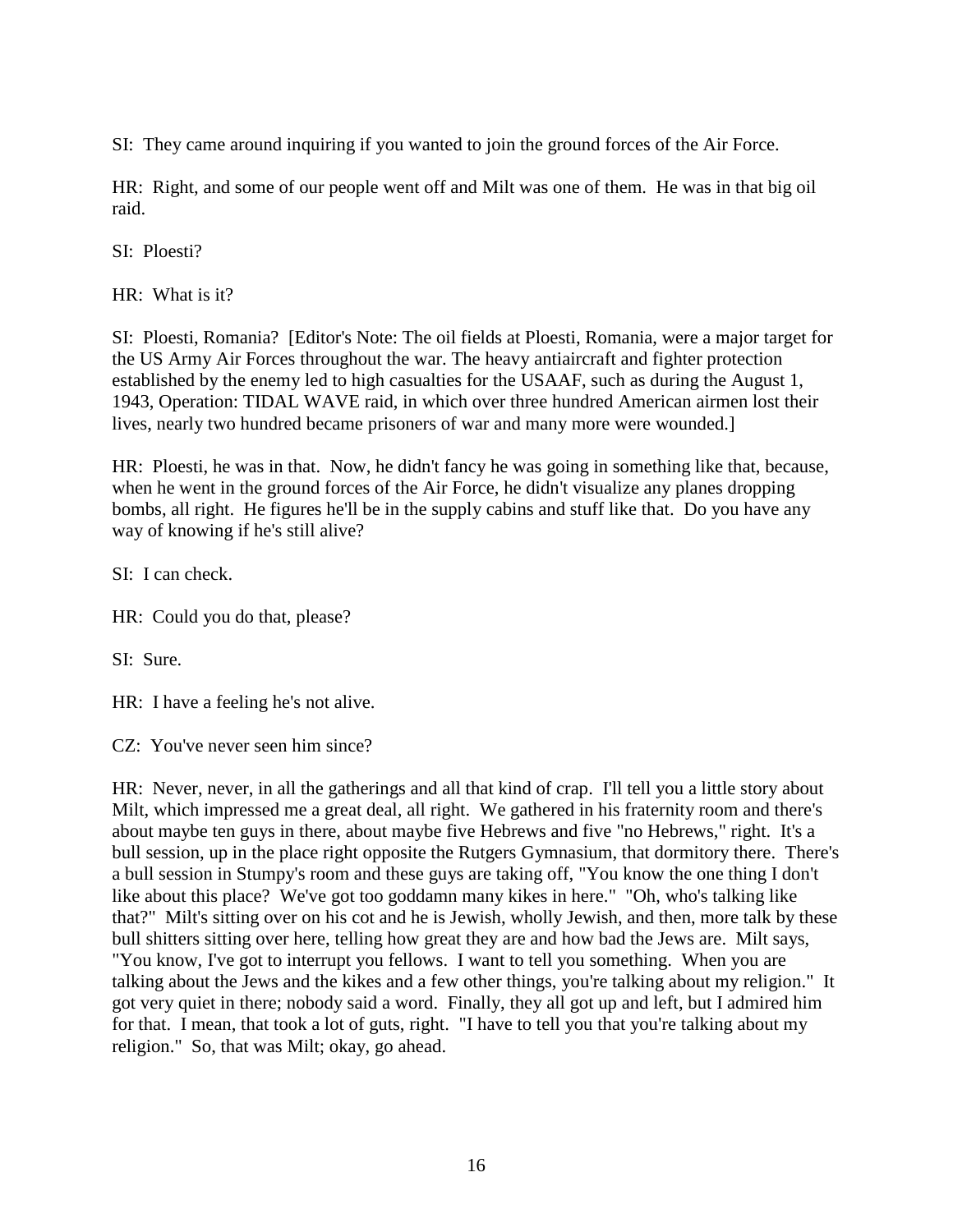SI: When you got to Pine Camp, in the months before Pearl Harbor, what were your activities and daily duties?

HR: Well, when I got in, I think there probably were around fifteen commissioned officers from Rutgers, went to Pine Camp, and every one of them got assigned to a troop unit. I was assigned to the heavy weapons company of the 51st Armored Infantry, right, and then, the next thing that came out, I was the platoon leader for the heavy weapons company platoon, right. Really, we were into the action whether we liked it or not. We were in there trying to tell guys who had been in the Army for many months how to spread your feet when you wanted to stand at attention and things like that. [laughter] We knew we had to go some before we could catch up with those people. So, we got in, we worked hard. There were a lot of us in the same boat, and then, the big change happened. At that time, the Army was looking to build twenty armored divisions. Now, having decided on that course, they thought, "The way we'll do this, we will extract a cadre from each of the existing Army divisions and send that cadre to the new division that's being set up over here," and it went beautifully for a long while. So, each of the, you might call them, "live" armored divisions that had enough people, that could spare them, were tasked to build up a cadre and send it to a parent division in the active Army and it worked very well. Inside of, I'd say two years, the Army had all the way up to the 14th and 15th Armored Divisions. We were the Fourth Armored Division, all right, but that was the way we got into the real world. When I went in, I was there, I was a second lieutenant and that's not very high up the officer chain. Now, don't put this in the book. [laughter]

SI: Do you want me to pause?

HR: Well, I think, when it comes to me, I would cross it out if I saw it.

SI: Okay, let me pause it then.

## [TAPE PAUSED]

HR: Where do you want me to talk from, getting in a boat and going to England, and then, landing?

SI: Yes, let us pick up there.

HR: All right. We went to, I think it was Camp Myles Standish in New England. The first thing that happens, on the train, I'm the train commander going up to the boat that night and this wiseass conductor comes up to me and he says, "You know, the average loss per unit is thirtynine men, between here and the boat." In other words, guys are getting and running. I say, "Well, you won't have anybody missing here." "Oh, we'll see," he says. I said, "You'll see, yes. Nobody will be missing," and nobody was, getting on that boat. So, the following morning, we went to get on the boat and I've got a big (valet pack?) right here. I'm lugging it across the gangplank to get on the boat and the handle breaks, right. There's no way I can handle this thing except by wrapping my arms around it like this, right, and I started across that gangplank. I'm telling you, the damn gangplank, I think, was going like this [swaying]. I went, "Jesus Christ Almighty, what a time for this to happen." I can't carry this thing. I'm lugging it along the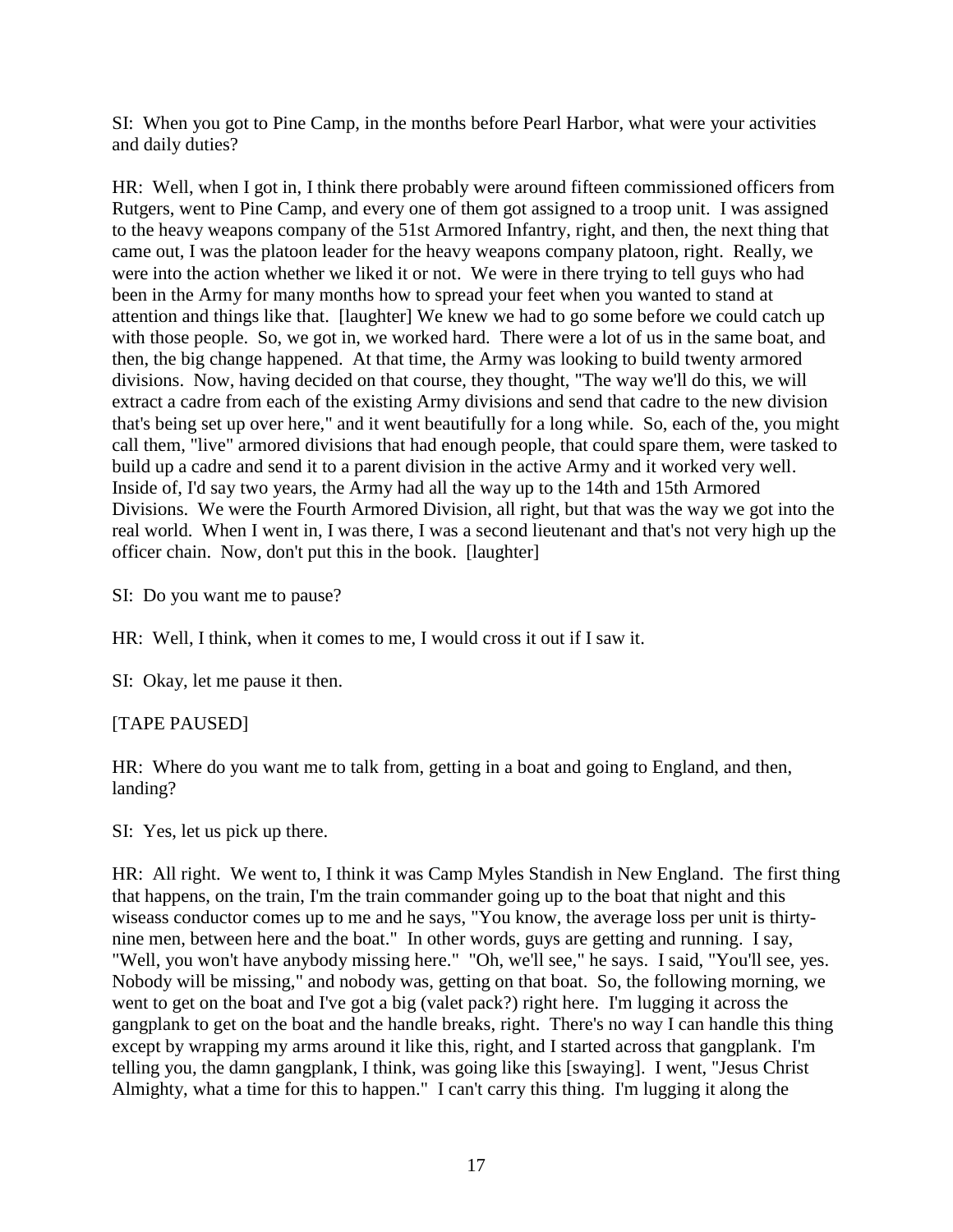gangplank. Well, a guy comes up in back of you and the guy says to me, puts his hand on my shoulder, older-looking man, on the boat, he says, "Kid, let me tell you something," kid, too, I'm still a kid, [laughter] "Let me tell you something." He says, "By the time you get on this boat right here, you'll be drawing a twenty percent increase in pay, because you're on overseas duty now." That made me feel pretty good. So, that was it. We got on the boat and we started out the next morning. That was a sight like I will never see again. It was amazing, really. As far as you looked, in any direction, were Allied boats going back and forth, trying to find submarines, right. Then, we got into heavy weather and that was bad, and then, we got into Liverpool. I think it was ten days or so for the trip. We're watching, all day long, these sub chasers and destroyers going around, circling, dropping mines and, "Pow," big explosion. It was quite interesting. Now, we're going into Liverpool and Axis Sally comes on. You know who Axis Sally is, right? "And we would like to take the time to welcome the Fourth Armored Division to England." Can you imagine? We said, "Jesus Christ, how do they know this?" We're young guys, we don't know much about this stuff, "How do they know that we're here and we're going to disembark here?" and so forth, but that's what it was, Axis Sally [a female radio personality who broadcast Nazi propaganda to Allied troops].

#### CZ: It was what?

HR: Axis Sally was the name of the woman and she says to us--we're all listening on the radio, she's got her own broadcast, talk show--she says, "And I would like to welcome the Fourth Armored Division to England." It just gives you news to everything, "Oh, Christ, do they know it's us on this boat? Boy, they must have some kind of an intelligence system." So, that was the first thing that happened. Then, we got on the train in blackout and the whole countryside, that was impressive, no lights in the countryside, all right. Then, we got in our mess hall and the first thing we got was powdered eggs. I thought, "Oh, this is going to be jolly." [laughter] Of course, I had a little problem with my stomach then and powdered eggs don't sit. That's how we started. We went to a place up in middle England and we stayed there from December to July of '41; no, not July of '41. We landed in England in December.

SI: Of 1943?

HR: Yes, and then, we went to France. D-Day was '44, I think, right, yes.

SI: June 6th.

HR: That's when we went to France, but we were not in D-Day. No armored divisions participated in D-Day, because there was no [space]. They've got to wait until there's some clear terrain that they can move over without being mired down in mess and muck, okay. That's what that was. So, we got up in there in the barracks and had powdered eggs.

SI: Were you still commanding the heavy weapons platoon?

HR: No.

SI: What was your job at this point?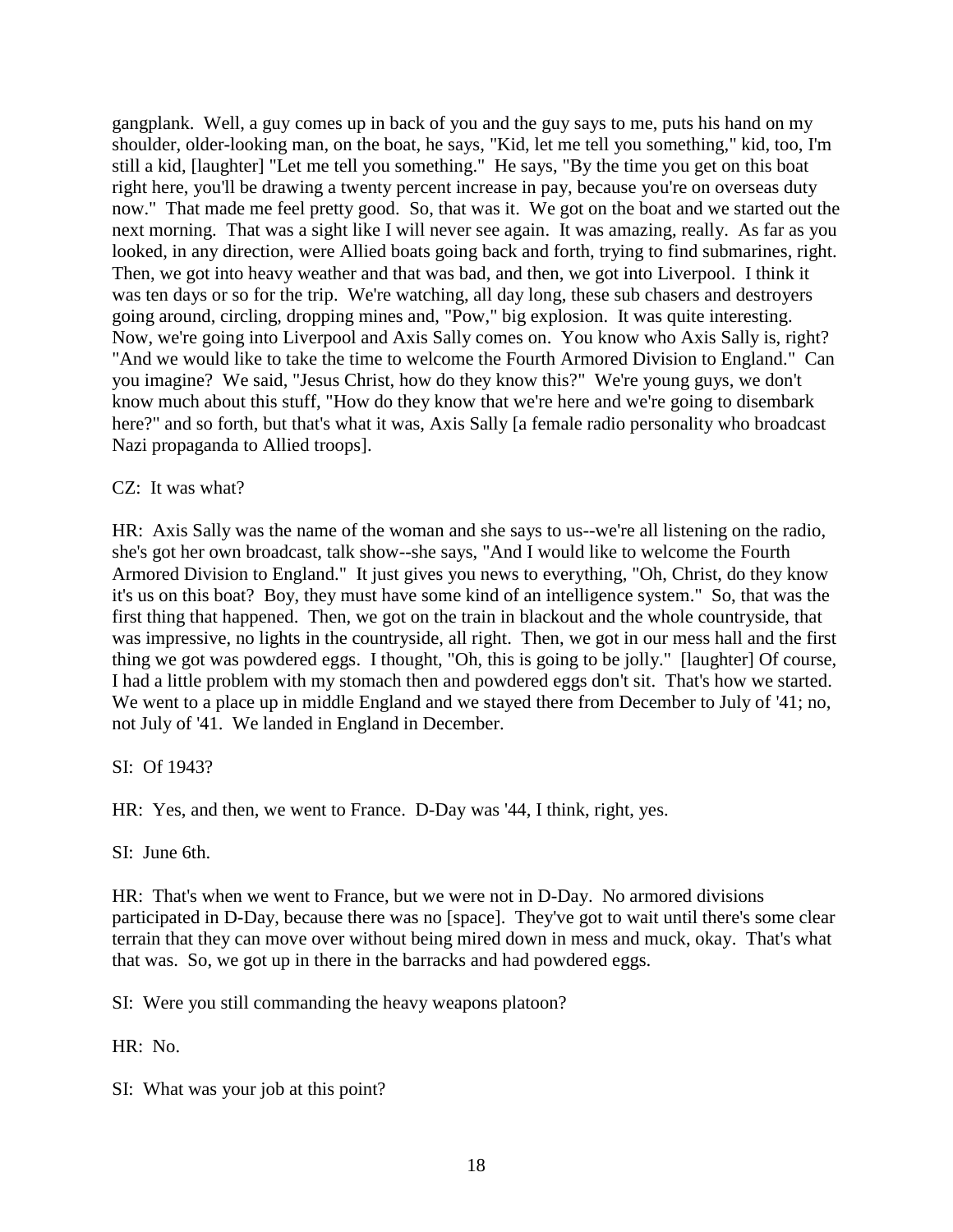HR: I was a company commander then.

SI: B Company?

HR: B Company, yes, and I was most pleased. I'd been made a captain in fourteen months. A little while later, I was talking to my regimental commander, telling me how he had been a captain for nineteen years. That was a little different story.

SI: For the record, can you describe how your company was set up, what the general size was, how it was organized?

HR: The size was 254 men and that was full strength. We had a few put in as we neared our transmission to France and combat. For example, there was a space created--we called it a TO&E change. You know what that means.

SI: Yes.

HR: Table of organization and equipment, and, in the case of armored infantry companies, the company commander had a space added, authorized, in his company of a bodyguard. My bodyguard was a Virginia gentleman, a fine guy, and we never did find out whether he was black or not and we never questioned him, but he served as my bodyguard for one day, one day. When we got into combat, the first night that we were in heavy fire; well, let me put it this way. When we got into combat, we were watching the retreat of large numbers of American soldiers coming back from B Company of the 53rd Armored Infantry. There were three infantry battalions in the Fourth Armored Division. So, we saw a lot of soldiers coming back from B Company of the 53rd and these guys were--they've had it. Can you cut it now for a few minutes?

SI: Sure.

# [TAPE PAUSED]

HR: Soldier comes up to me, a sergeant, one of my platoons. He says, "Sir, I've got bad news for you." Now, here's an interesting thing, for I have now known a long while, after many years of being associated with war, there's an interesting thing which says, "You will gain in combat how you trained towards it before you get into combat. When you get into combat, you will be doing the things you trained yourself to do. So, it's important to make your training allinclusive." That's the word, right. The soldier says, "Sir;" this guy is running my sixtymillimeter mortar squad and his men, three or four of them, were ammunition carriers who have a vest, which is sewed up here and they can get a shell in there--got the picture? So, he said, "We did what we did in practice. We never took the vests off when we were in practice to leave the boat. We just took the vests off and left it in the halftrack," because they were cumbersome and heavy. He said, "Sir, we don't have any mortar ammunition." I said, "I'll tell you what you do. Go right back down this road and go to where the vehicles are parked. We're not going to use the vehicles tonight. Go to where the vehicles are parked and get every bit of ammunition you can carry and get back up here right away. I will be standing right here waiting for you to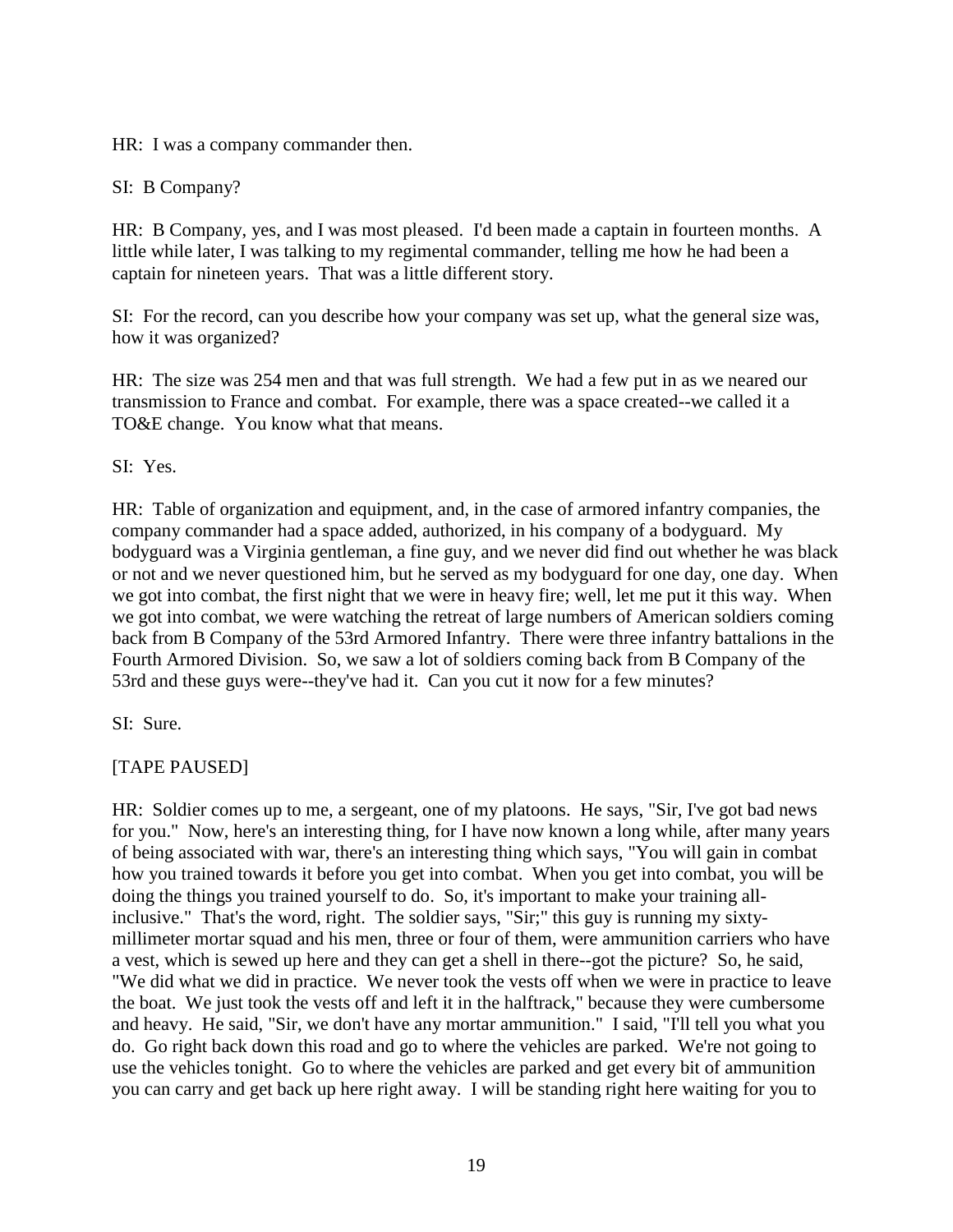come back with the ammunition." "We're on our way, sir," okay, and, sure enough, maybe ten, fifteen minutes later, here they come, they're all running back with the mortar shell outlined on their vests, right there. So, those are the things that happened. Then, I figured, I could sense that my men were getting tired, not only tired, but they were scared, because we had been getting a hell of a lot of fire and watching these guys coming back this way, "Don't go up there. They've got those eighty-eights zeroed in on every road and they'll kill you. Don't go up there, don't go up." You know what I did? [General Rockafeller motions] to them, right, "Get out of here," and they left. So, they left us alone, but I knew my men were feeling a little bit tight. So, I told them, "Get the squad leaders over here and put them down in a circle, right around me, get them over here." The First Sergeant goes and gets all the squad leaders, comes back, puts them in a circle around me like that. All of a sudden, over here, in the hedgerow, I hear this big clatter and clutter and out of the clatter and clutter, out of the hedgerow, comes Major (Walski?), who's from the 53rd, which is the company from the battalion, 53rd Battalion, I told you, B Company, 53rd, is running, running. It's not retreating--they're just panicked and running. So, anyway, (Walski?) comes through this with this soldier, comes through the hedgerow, "Where's everybody? Where?" I stood there and I looked at him. I thought, "Jesus Christ, he doesn't know what he's talking about. This guy's nuts." So, he says to the soldier--oh, he says to one of my men, who's laying on the ground, "Get up out of there and come with me." So, he says to him, "Sir, we're listening to Captain Rockafeller." "Where is he?" "That's him right there." "Oh." I'd known this guy as long as I've known Charlie, all right; I know him very well. So, he comes over and he says, "Rocky, I think you ought to come with me. Bring your men with me." I listened to that. I said, "Frank, my orders are to get up this raised highway until I meet A Company of the Tenth Armored Infantry. When I meet them, I'm to extend their flank back over the highway, and then, out and set up a company defensive position. That's what we were going [to do]. We're going that way and we're not going any other way, Frank." "Oh, okay." He's got his pistol in his hand, no helmet on. He's got some kind of an Air Force hat on, but no helmet, and he's out of it. Here's a major and he says, "Rock, it's awful up there." He says, "Those eighty-eights are zeroed in on every corner." The eighty-eight is the top German field gun. "They are zeroed in on every corner and it's awful up there." I said, "Well, Frank, I wish you good luck, see you again," and so forth. I called the First Sergeant, told him, "Get the company on their feet and let's go, same formation we had before we stopped there." "Okay." We got out of there. Here was a guy that I had known for at least five years, around five years I had known him, Frank (Walski?), and he didn't know me. I mean, he is absolutely stricken. In World War I, they used to call it "shellshock" and, in World War II, it was something else and, now, you've got "World War II extended out" here and they're coming up with all kinds of names, but the results are all the same. So, that was the way it was going forward to get in our positions. When we got up there, it was dark. In the hedgerow country, it seemed to be much darker than elsewhere, principally because those hedgerows were not like mine; they're close to ten feet higher than mine, right, and that's what you encountered. It made things look a hell of a lot darker. With no moon coming in and helping out and stuff like that, it was just dark and dead. So, that was the first night in combat and, the following night, we're in a different position. We're up in where this B Company has gone away. My men [were] carrying binoculars around and I said to the First Sergeant, "Find out where those men got those binoculars from. What the hell's going on here?" So, he goes and he comes back. He says, "Sir, they've been picking them up from the dugouts of the men from the 53rd who just left them, the binoculars, here and ran." That's one of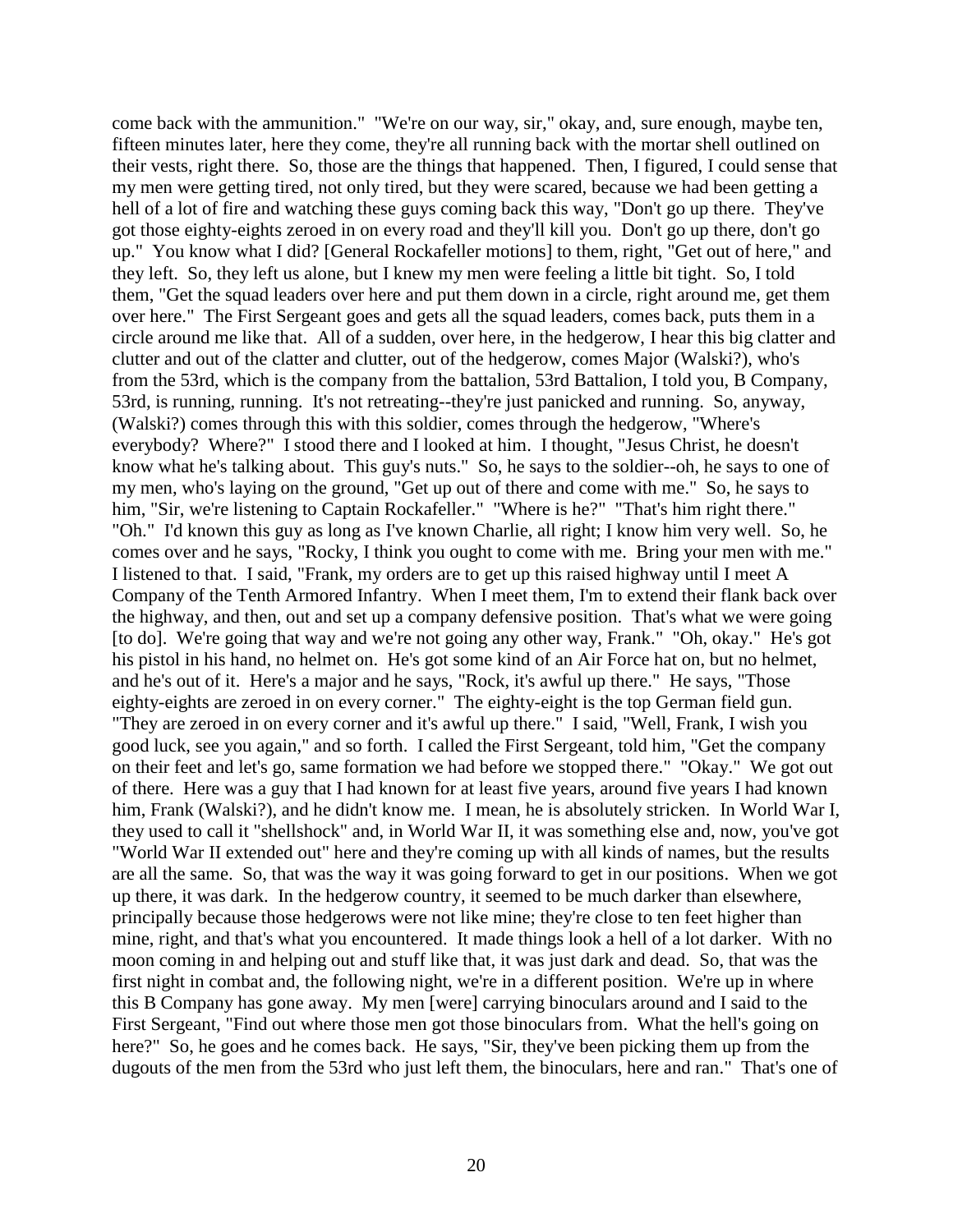the things and other things came out of musette bags, stuff like that, because more people were interested in getting their butt out of the fire zone than anything else.

SI: Was the artillery fire as bad as they said when you got up into the position?

HR: Well, the eighty-eight fire was always bad. The eighty-eight is the dimension of the bore of the muzzle of the famous German eighty-eight gun, okay, like we call our eighty-one-millimeter mortars. Well, the eighty-eight was eighty-eight millimeters, but it was a cannon fire and it had a fantastic speed, velocity, to the shell. It really held our attention, and a lot of people's attention early in the war, when its fire was coming in. It was heavy and it was devastating and very accurate. Then, later on, we came up with the ninety-millimeter antitank gun and that was two millimeters bigger, but longer, faster muzzle and it was as good as the eighty-eight was, later in the war. Now, what else can I tell you?

CZ: How many tanks or units were you responsible for at that time?

HR: Well, when we went into combat, I had a company.

CZ: You had a company. Now, that included--did that include machinery?

HR: 250 men, 254 men.

CZ: 250 men.

HR: Twenty-five half-tracks.

CZ: Twenty-five half-tracks.

HR: Right, six machine-guns.

CZ: Six machine-guns.

HR: It was a big, powerful force.

CZ: And trucks or anything with …

HR: That's back in the supply trains. The only people up forward were the fighting things. The fighting vehicles were the half-tracks and the half-track, like the name implies, half of the track extends beneath the vehicle that it's propelling. It goes just like the tanks do. The tank motor, right, gets this cogged wheel going and that's what turns around and pulls the tank track through and that's how tanks move forward.

SI: In this initial action, you went up and took over the position from B Company of the 53rd. Was this in the push towards St.-Lo?

HR: No.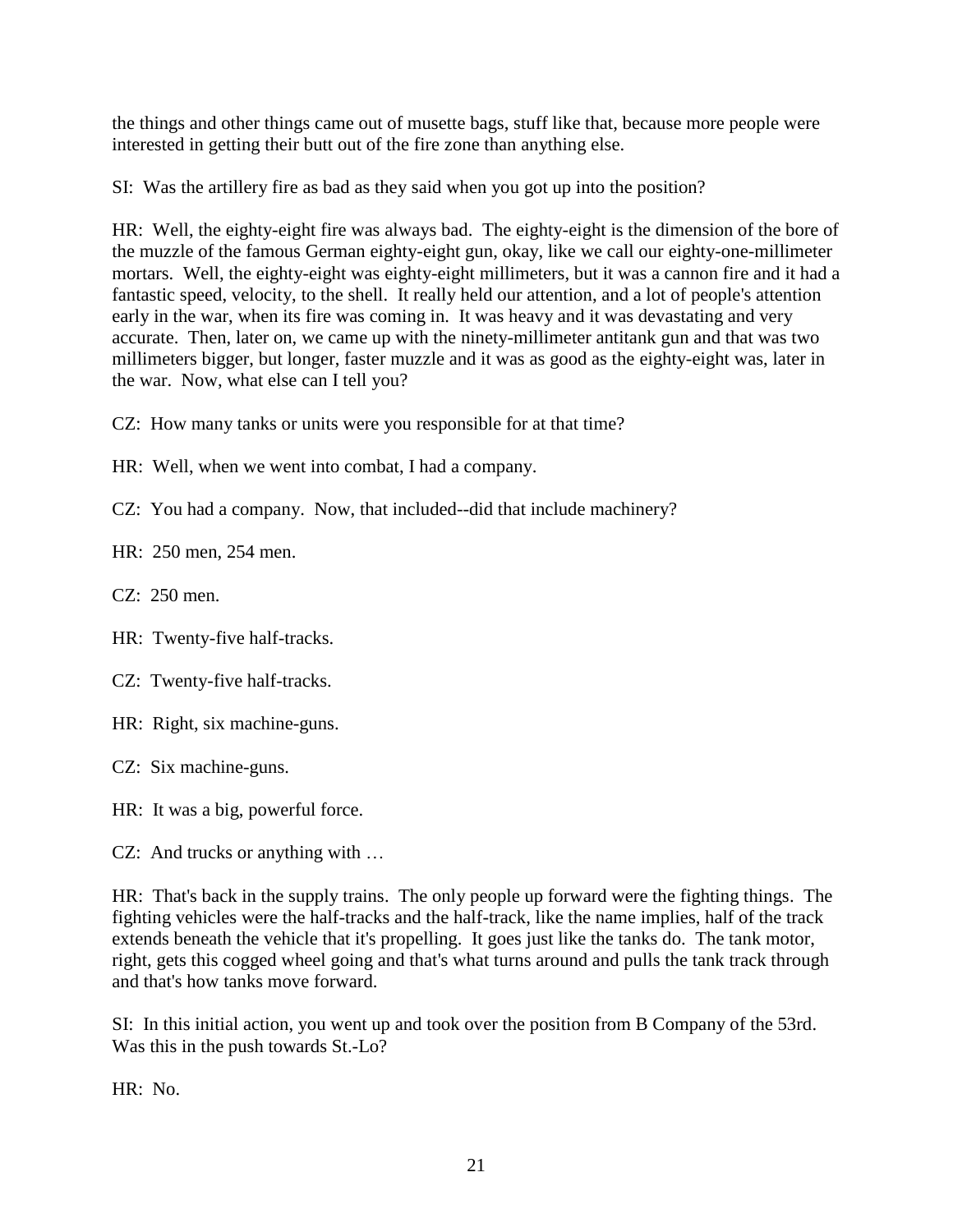#### SI: Okay.

HR: Now, I'll tell you another story. One of the things we saw which made us so happy--Christ, everybody's hollering and cheering--here comes the most magnificent display of aircraft I have ever seen, thousands of planes coming from England. The object is to come in and cut off the Brittany Peninsula, okay. Then, having cut off that peninsula, then, we would reduce it by having ground forces go in there and obliterate them, but, now, it was a magnificent sight. My god, as far back as the eye could see are these aircraft in perfect formation coming, like this, and the men are all happy about it, because it shows we've got a lot of stuff and that kind of talk. So, the next day, we're going to take off. Now, in that same day, we had fired what we called surrender leaflets. I don't know whether you ever heard of those, but it's a little document, not bigger than this, postal card like, and this is advice to the German soldier, "Look, the war is lost. Everything is gone. Don't throw your life away. Come and live with us. We'll put you in a prisoner of war camp," all that kind of crap. The *bocage* [hedgerow country] is filled with it. So, the message is very simple, "Stop beating your brains out. Join us, enjoy life, enter the world again. We're all your friends, the Americans," and that crap. So, we were opposed in the line at that point by the 17th Grenadier Division, 17th, and these were combat troops who had been shipped from Russia to try and get over here and combat the waves of power coming off the boats and starting across France, okay. When that happened, things changed around a little bit. So, we had, in our position in the line, there's a hedgerow here and there's a hedgerow here and right here is my company, laid out here, and up there is the German company that we're fighting, right. That's the way it was and the word was, "Tomorrow morning, at early dawn, around five o'clock or so, we will be starting away. We're going down to St.-Lo, all right, and we're going down along the coast to Lorient." Lorient is a French seaport which the Germans had created submarine nests out of and Lorient and Saint-Nazaire, very few people know this, but both of those forts, submarine nests, were in existence when the war was over. They stayed and they fought on for the whole war and they were getting their supplies flown into them, flown into them. They persevered and they stayed all through the war, Lorient. The word [that] came to us was, "There's twenty thousand Germans in Lorient and they're waiting for somebody to capture them. They want to surrender," all right. So, that's how we started down to Lorient and Saint-Nazaire. Then, we got close to Lorient and there's two columns of the Fourth Armored Division going down on either side of this big river, which is on our left out here, and the river goes out to sea at Lorient. So, it's big, big stuff here. So, somebody forgot to tell the Germans that, "You're supposed to surrender," [laughter] okay. So, they let us come in. We come in and close in. Meanwhile, they had observation posts in the trees and places like that. Then, when we got enough of us in and circling for bivouac areas, they opened up with fire from the shore guns, from the costal shore guns, and that was big stuff. We were able to watch, across this river and up on the high ground right next to the river, and we watched those shore guns. We'd hear, "Boom," and then, you'd hear, "Whoosh," the whistle from the gun, the shell coming, right, and then, down and down. There's a bunch of our tanks over there, trying to get by to get into Lorient. This is the other column of the Fourth Armored; not [the Fourth Armored], it's the other column of the Third Army advance, all right. So, we're watching and we see the shell explodes down here and, good God, we saw how high the smoke rise was from those shells. It gave us a lot of food for thought, I'll tell you, because we had never seen anything that big. This is far bigger than any tank gun or any artillery piece that we had ever seen, big, big stuff. So, we didn't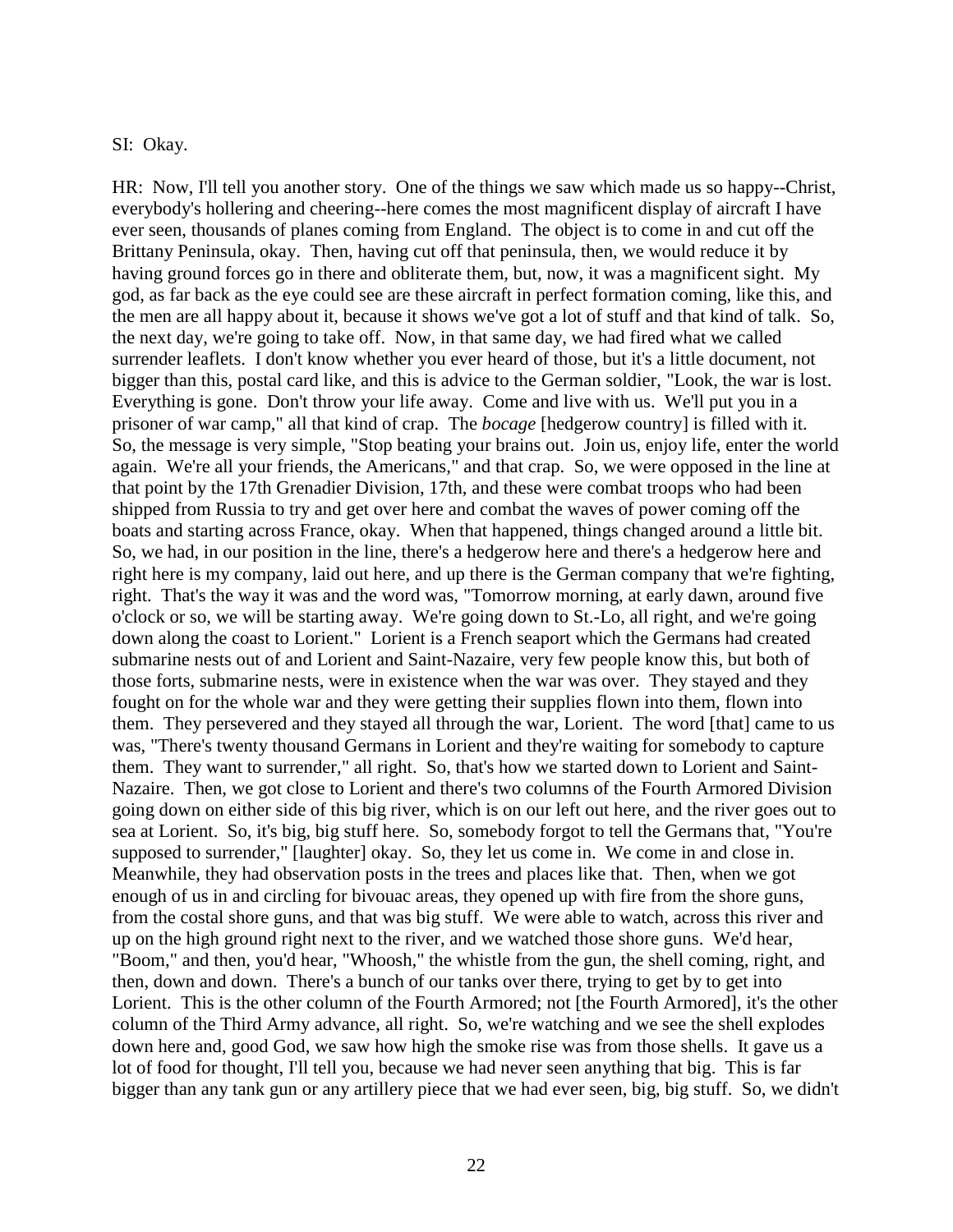take Lorient. We went into position looking at them, down the hillside, and stayed there for about five days or so. Meanwhile, no Germans came out and said, "Come on, we want to surrender." This was about the time, an interesting time, that we received explicit orders, "Don't take a vehicle someplace you can walk to." Do you remember that, in September?

SI: No.

HR: Well, that's what happened. Gasoline supplies were so low, the word came down, "You won't ride from your company headquarters to battalion headquarters. You walk there and save gas." That's all it was and that was September of the year. There was a big fuss over the shortage, the fact that the Allies didn't have sufficient gasoline to keep all going. They're already edging into the valley between France and Germany, okay. So, that was that.

CZ: How did Patton fit in that?

HR: In what?

CZ: How much did you see of Patton at that time?

HR: Not very much.

CZ: Oh.

HR: Yes. We heard a lot from him. After Bastogne, he sent us a piece of paper which said, "I believe that the Fourth Armored Division is the greatest military fighting organization in history."

CZ: How about that? I'd quote that.

HR: And he added to there, "I want this circulated and distributed to every man in the division."

SI: Did you have any interaction with Creighton Abrams? [Editor's Note: Future US Army Chief of Staff General Creighton Abrams served in several command positions in the 37th Armor Regiment (later re-designated the 37th Tank Battalion) in the Fourth Armored Division, including commanding Combat Command B of the Division during the Battle of the Bulge.]

HR: Well, a number of times. Creighton Abrams was a West Point graduate and he had a wonderful war record. He had a fine tank regiment. They performed beautifully, did a lot of difficult tasks and he was rewarded with the Distinguished Service Cross for his activities and some of his men were also rewarded [with] the Distinguished Service Cross for other activities. When I met him, I was going to an officer training school. They had taken young guys like me just coming into the Fourth Armored Division and sent them to an officers' training course, right, to teach us more about the Army and he was a teacher of that course, right. Then, he got into the tank battalion--not tank battalion, tank regiment--and he made a name for himself as the tank regiment commander. His column that he had was the first American unit into Bastogne and ours was the second, the following morning and maybe five miles from where he was over in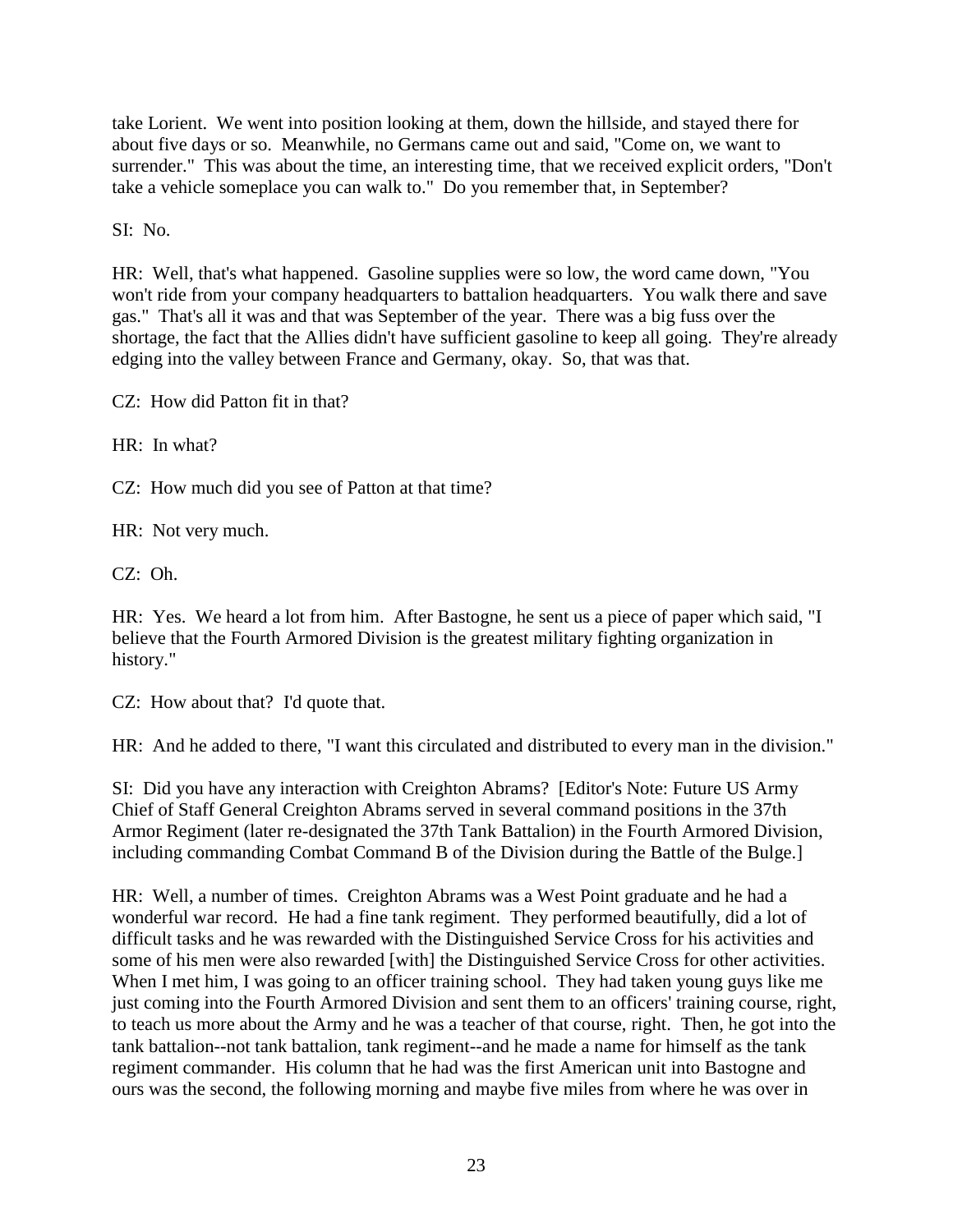there and we're coming along here. I wanted to tell you--I told you about cadres--every five months or so, they would come in, "You send a cadre to the Eleventh Armored Division. You send it to," these are all new divisions coming up, right, "You send it to the oncoming Twelfth Armored Division," 15th Armored Division, right, cadre, cadre, cadre. We had a saying that to get on the cadre and go away, to get out of the war--now, you're going to go where you're starting all over again, doing training and everything, right, you're lucky and all that crap--but we used to say, "If you get selected for a cadre, you are either a ---- up;" you got that, you got what I said?

#### CZ: What?

HR: If you are selected to be on the cadre; this is a skeleton force to go to a newly formed division and get them hurriedly trained, so that the new division could come into being, right. So, anyway, our opinion was, and you could see it, right, "If you got picked for a cadre, you either were a fuck-up or you were a star performer. [laughter] So, you can take your own choice," and we laughed. "You know it's easy to see how you got to be going to the Eighth Armored Division," we'd say right along, that the people going on the cadres are either fuck-ups or good Joes, right. So, anyway, a bunch of them went out--oh, when did they go? oh, maybe September of '43--and on one of the cadres, out of the Fourth Armored going to the Tenth Armored, was a guy named George Renoux, R-E-N-O-U-X, Rutgers graduate, Class of '41, gone with us to the Fourth Armored, and then, cadre-ed out to the Tenth Armored, right. Going up to Bastogne, they got trapped into the circle that the Germans had erected around Bastogne, right, and they couldn't get out of it. [Editor's Note: The Battle of the Bulge, also known as the Von Rundstedt Offensive or Ardennes Offensive, was the failed German attempt to break through the Allied lines in the Ardennes Forest in Luxembourg and Belgium launched on December 16, 1944, and which lasted into late January 1945.] George sent a message down through Army channels to me, saying, "Rocky, I understand you're coming this way. I'll be glad to see you." That's all he said. They didn't want anybody capturing mail that could give military information. So, we started on the 20th of December. On the 28th of December, my driver said to me, "Sir, I just saw a soldier come out of that V-trench in the side of the road." Now, all across France, Hitler had had the prisoners that were political prisoners and all that kind of crap, "Get your ass out there, get your pickaxes and your shovels and dig," right. So, all during the war, they'd put these V-trenches in the side, the road side, on either side of a road, right. You went in in a "V," a "V" in the side of the road, and it would be this high. You went in like that, and then, came back out the other side, all right. So, my driver said, "Sir, I just saw a soldier come out of that Vtrench." We could see the outline of the V-trench and knew what it was. Hitler wanted it so [that] his troops could take cover when the Germans were getting their pants kicked off by the Russians and were falling away towards the French coast. There were a lot of aerial attacks coming in and the Germans wanted places where their troops could jump in a V-trench and be protected, okay. So, that was the way it was with the V-trenches. My driver says to me, "I saw this soldier come out on to this road where we are right here and I saw him stand there and look down here at us, and then," he says, "he went back in the V-trench." I said, "Well, John, you know we've been told repeatedly, 'Watch out.'" We had known since October--this is now almost the 1st of January--we had known since October that the Germans were accumulating large quantities of supplies, ammunition, food, whatever you wanted, and storing them in the Ardennes Forest. In the Ardennes Forest, this is where they had started before in 1940, when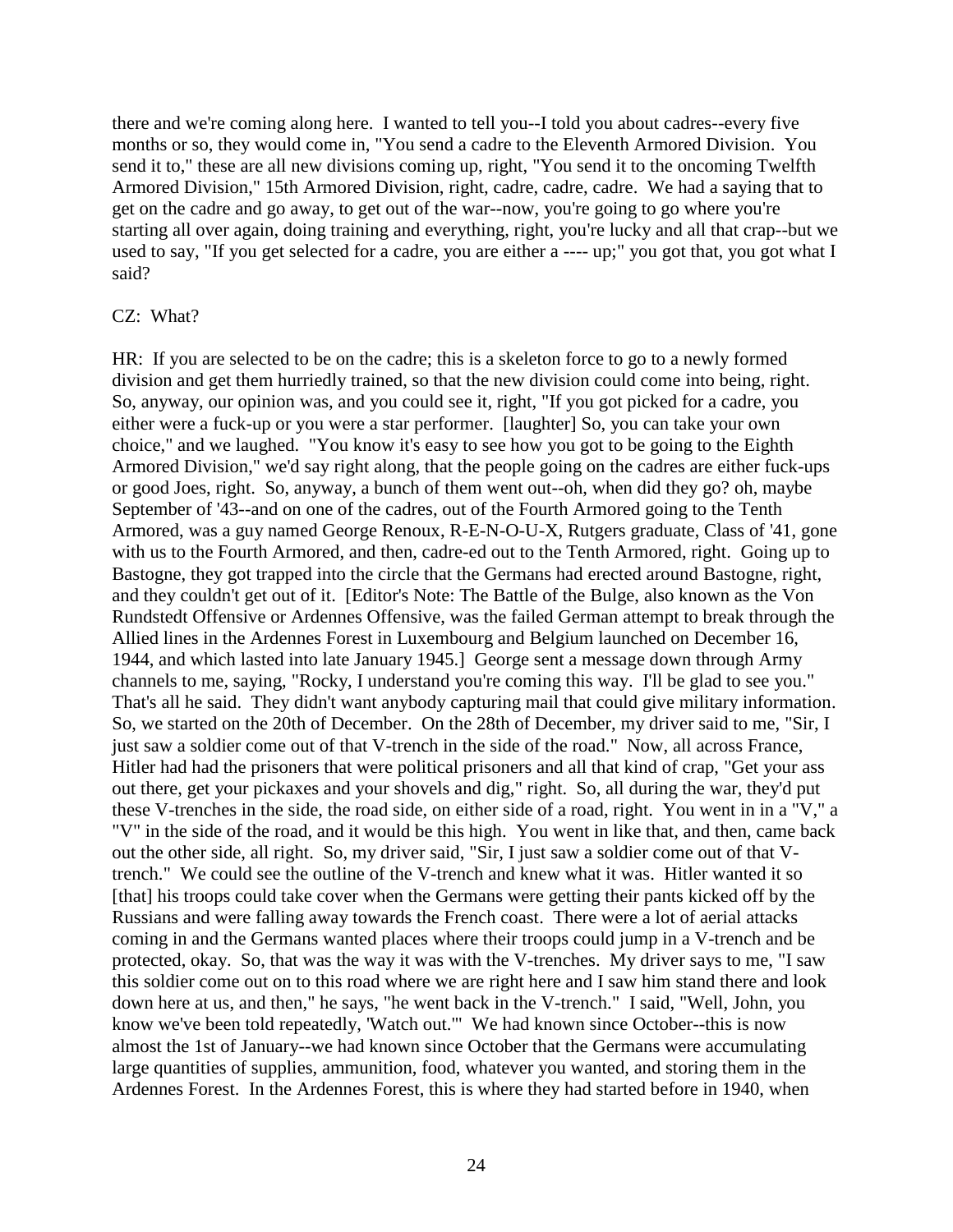they kicked the British into the sea at Dunkirk. That's exactly the same road that they were on, coming out of Bastogne, exactly the same, on the same mission, get out to Antwerp and grab that big harbor, right. So, anyway, my driver had told me, here, these guys were in there and I said to him, "Now, John, remember what we've been told time and again now, 'Watch out,' and these guys may be doing anything and they may be German soldiers in American uniforms." So, I said, "Get your carbine out, lay it across the wheel and let's go down to the V-trench." "Okay," he says. So, he gets his carbine out and he lays it right across the wheel, so [that] he can [provide cover]. He has his hand on the stock here, he's steering with his other hand. So, he pulls down to the V-trench and here comes this soldier out. The first thing I noticed, immediately, up here, Screaming Eagle, 101st Airborne--you follow me? These are the guys that have defended Bastogne, right, together with a brigade of the Tenth Armored Infantry Battalion. Have you got that now? The Germans had them surrounded and pinned down, from the Eleventh [Tenth?] Armored Division. George Renoux is one of the people pinned down in Bastogne as part of the Tenth Armored Infantry Brigade from the Tenth Armored Division. You got the picture now? Okay, now, I had had a discussion with my battalion commander a few days [earlier]--not my battalion commander, but my combat command commander, General [Herbert L.] Earnest. He says, "Harry"--he really laid it on me and I felt very pleased when he said it, but, anyway, that was his view of how he saw things and everything--he says, "I want to know, you call me, I want you to call me, when I can come up here and get into Bastogne." He says, "My college classmate, General [Anthony] McAuliffe, who is now, temporarily, commanding the 101st Airborne, right, I want to get in there and see him and shake hands with him and tell him how glad we are about everything. If you'll tell me when it's safe to go in, I'll come back up and I'll go in to Bastogne to see him." So, I said, "Okay, General, I'll take care of it." So, after I've talked to this soldier, lieutenant, from the Tenth Armored, I've assured myself that the first house that I can see from here, like across the road, is filled with his soldiers. He's got a rifle squad in that house, right, and he's just waiting for things to be developed further. So, he assured me that all his men and only his men are in that first house and he says, "You can tell your combat commander, 'Come on up, go past that house, stay on that what becomes a street. Where the street converges with another one coming in down there, that's where McAuliffe's headquarters are.'" Now, McAuliffe is the guy who said what?

SI: "Nuts."

HR: "Nuts." Did you know that, Charlie?

CZ: Pardon?

HR: McAuliffe, did you ever hear of him?

CZ: Not off hand.

HR: He was the commander of the 101st Airborne because General [Maxwell D.] Taylor has gone home for forty-five days R&R. So, it meant General McAuliffe is the commander. Here comes two or three guys with a stick up and the white flag on top of the stick, Germans, coming into Bastogne to come to his headquarters, right. They've got a note from the German commander and the note says, "We're coming in and we want you to understand this clearly--we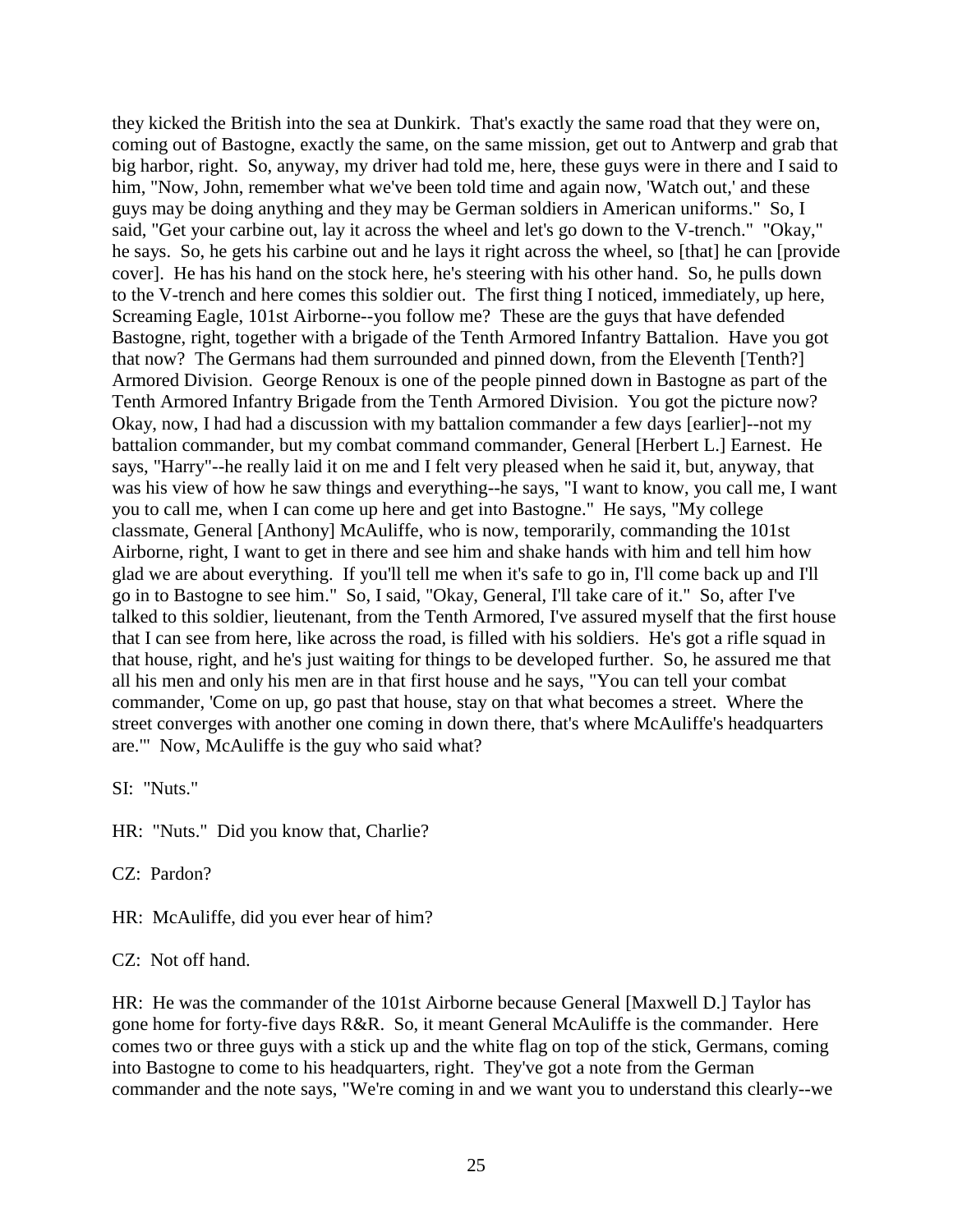want absolutely no conditions attached to your surrender. We want a complete unconditional surrender on your part, okay." He's telling McAuliffe this.

CZ: Yes.

HR: Complete and unconditional, and McAuliffe gets the note that this guy had and he says on there, "To the German commander," and then, he says, "Nuts." That was famous.

CZ: That's famous, yes.

HR: That was famous, "Nuts," right. So, the German backed off, swearing, cursing, they were saying, and all kinds of *Deutsch*, curses and swearing, and so forth, but they're not going to get any unconditional surrender from McAuliffe. Anyway, I now call my combat command commander, General Earnest, and tell him, "I'm talking to a soldier, an officer, from the 101st Airborne. We've reached our mission." "Oh, that's great, Harry," he says, "I'll be right up there," and I said, "I'll talk to you as soon as you get here and you can go on in to Bastogne." "I'll be right up." So, maybe five minutes go by and here he comes up. He's got a tank he's been riding around in, but, anyway, he comes up and I run over to the side of the tank. I said, "You see that house, General?" "Yes." I said, "This lieutenant here just told me that he has a rifle squad in that small house. That means it's thoroughly covered and he says you can just drive up past that house on down to where another street converges from the right and right there is where General McAuliffe's command post is." "Oh, that's great," he says, "Harry. I'm going there now. Thank you so much," he says, "I'm coming to see you when this is all over. I've got some news for you." So, he did. He came to see me, told me that, he says, "I'm recommending you for the Distinguished Service Cross." I had a task force, is what I was running up the road, and they were coming up that side of the road. They were using a new tactic we had, which was "reconnaissance by fire." The idea was, you're going along, advancing towards the enemy. You pick up spots where you think [the] enemy might be and you shoot the hell out of them, and then, they'll start coming out. That's just what happened, with the white handkerchief on their head, surrendering, right. So, anyway, I come back over now--General Earnest has gone to get on into Bastogne--and there's another soldier right by this officer I'm talking to. I said to this lieutenant, I said, "I've got a classmate in Bastogne as well as General Earnest has." He says, "What do you mean?" I said, "One of my Rutgers classmates is in Bastogne, all right, and I'd like to go in and see him." I said, "He got in touch with me and told me he was looking forward to seeing me." Anyway, so, this soldier's standing about here and the officer's standing here. The soldier says to me, "Sir, what was the name of your classmate?" and I said, "His name was Major George Renoux," and he says to me, "Sir, Major Renoux … [Editor's Note: Major George Anthony Renoux, Rutgers College Class of 1941, died on January 2, 1945, as a result of wounds received during the Battle of the Bulge while serving with the Tenth Armored Division.]

## [TAPE PAUSED]

HR: That's the way it was there. Now, I'm going back to my headquarters now. General Earnest is there and he wants to see me and he says, "Come on, Harry, come upstairs. I want to talk to you," and we go upstairs. He says, "Harry, I can't tell you how pleased I am with the way you conducted yourself," and all this kind of stuff. I said, "That's very nice of you." "No, I'll tell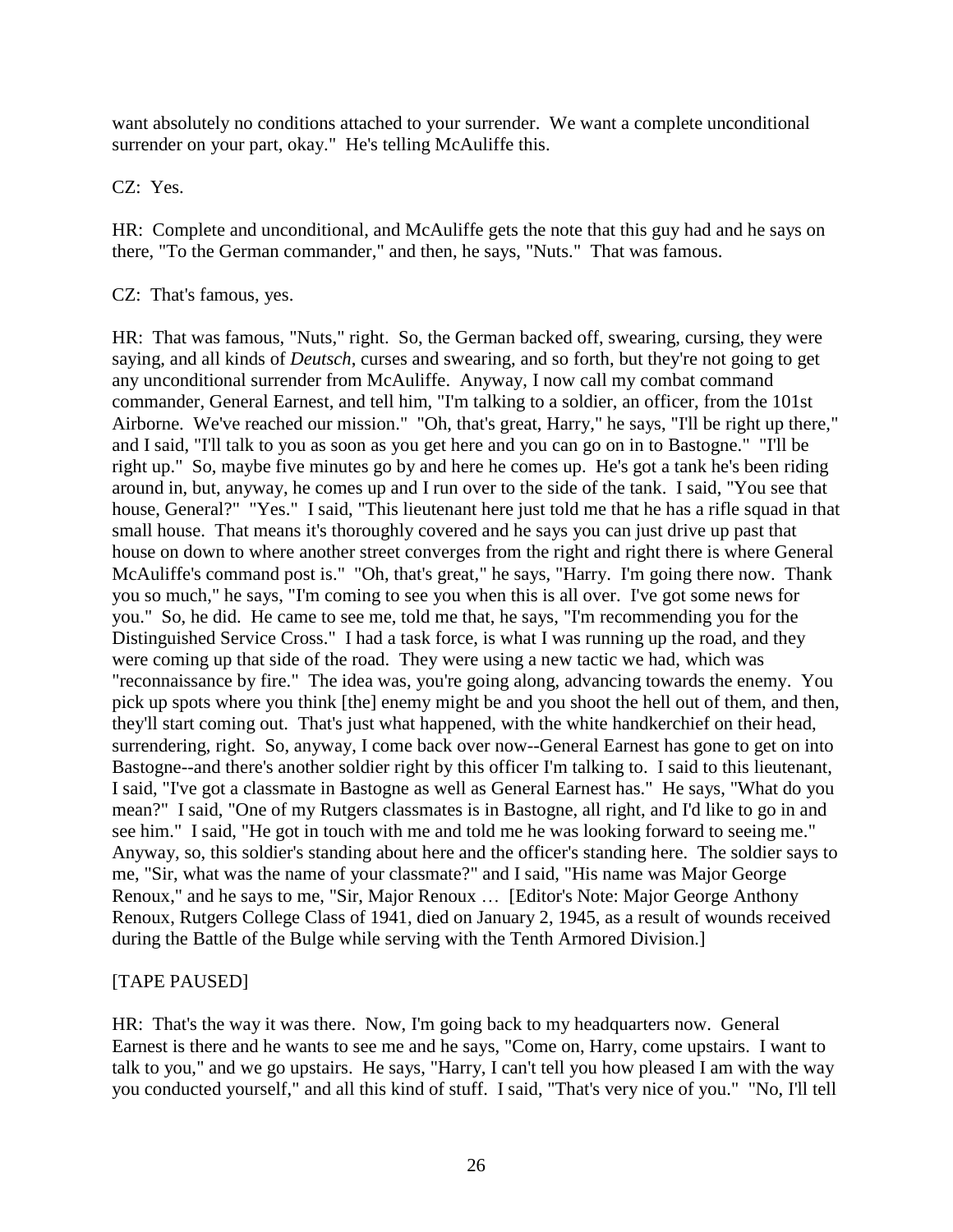you what I'm going to do, Harry. First of all, I'm going to recommend that you get promoted, okay, and, third, I'm going to recommend that you be given the Distinguished Service Cross, okay, and I will ask for a special commendation by the division commander," and so forth, and so on.

CZ: What did he ask for?

HR: Special commendation by our division commander.

CZ: Oh.

HR: He had said, "I'm going to get you promoted, number one, from captain to major," all right, and he says, "Then, I'm going to get you a Distinguished Service Cross," and then, that was about the end of it. I said to him, "General, let me tell you something." I said, "The papers making me a major in the United States Army are in the Chief of Staff's desk back at division headquarters. They should've been sent up here a week ago and they haven't sent it up yet, but the papers making me a major are there, saying just that." "Oh, okay," he says, "I'll get that loosened. You can start wearing the major's leaves [insignia] today."

## CZ: Really? yes.

HR: Sure. So, then, I said, "As far as getting me the Distinguished Service Cross," I said, "General, I have been recommended for the Distinguished Service Cross three times. Each time, the Army Review Board has sent it back with [an explanation that] it felt that the text, the narrative text accompanying the citation, "Should be enlarged and returned and reconsidered. In the meanwhile, we authorize the award of the Silver Star." That was my third instance where I had been recommended for the Distinguished Service Cross and, each time, the damned Army people on the Review Board said, "We think that the narrative text has to be enlarged more." So, that was the way that that got turned aside. He said, "I'm awful sorry, Harry," and things like that. "I'll do what I can to expedite the whole thing." The next thing I see is the division commander, my division commander. He wants to see me. So, I go back to division headquarters, which is about twenty-five miles back of where we are up there with the Germans, and went in, the Chief of Staff was there, he says, "See those stairs? Go up those stairs. At the head of the stairs, take the first door on the right, knock and General [Hugh] Gaffey," who's our division commander, "will let you in." So, I said, "Okay." So, up I go, knock on the door, Gaffey says, "Come on in, Harry." [laughter] He'd been advised by telephone, right, "Come on in, Harry." So, he says, "You know what, Harry? There is no such a thing as an indispensable man." I thought, "Uh-oh, something's coming here." [laughter] Ten times, ten times, I had been the selected officer to go back to the States for forty-five days' R&R, ten times. Each time, a succession of commanders had said to me, "We can't let you go now. We need every experienced officer we can put up and we can't let you go, Harry. Just stay and I can assure you that, next month, you'll go," right; next month, new commander. [laughter] This went on from November, now, this is May that we're talking to General Gaffey. He says, "Harry, there is no such thing as an indispensable officer," and I thought, "What game is this? Is this going to happen again? Ten times, I've been recommended and, each time, the plea was, 'Don't let him go. Christ, he's been in here for ten months now. He knows what he's doing. We need these